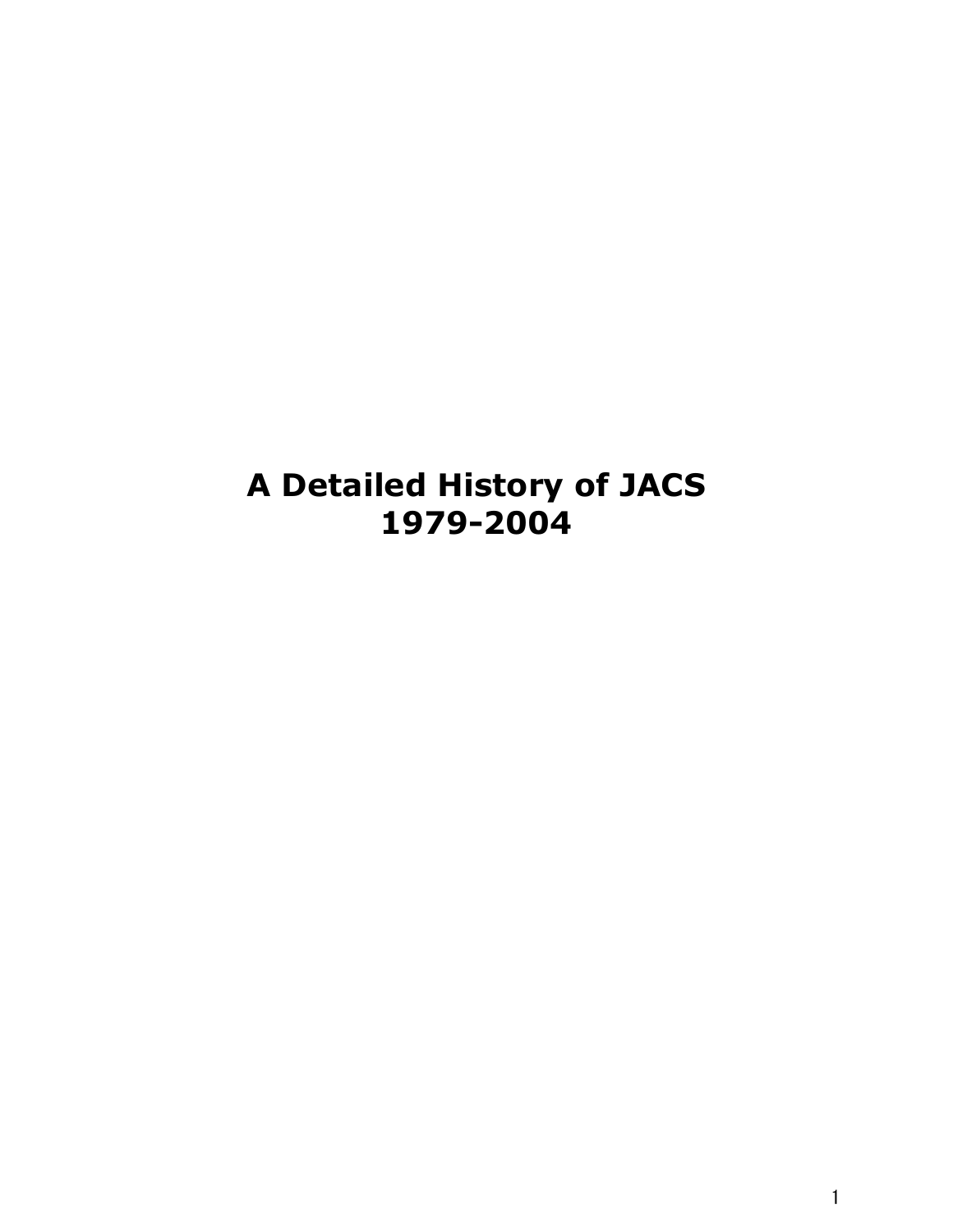### *CONTENTS*

- *I IN THE BEGINNING...*
- *II GOING "ON THE ROAD" WITH THE FEDERATION*
- *III MERGING FORCES WITH JBFCS*
- *IV ADVOCATING WITH TREATMENT FACILITIES*
- *V REACHING OUT TO RABBIS AND RELIGIOUS COMMUNITIES*
- *VI TALKING TO SCHOOLS, YOUTH AND TEENS*
- *VII HELPING THE SELF HELP COMMUNITY*
- *VIII CLERGY TRAINING*
- *IX RETREATING….WITH SPIRIT*
- *X "STEPPING INTO JUDAISM*
- *XI SPEAKING OUT; REACHING OUT*
- *XII INFORMING AND INSPIRING*
- *XIII RESEARCH....and PUBLICATION:*
- *XIV AS ONLY JACS CAN: THE JACS LEGACY*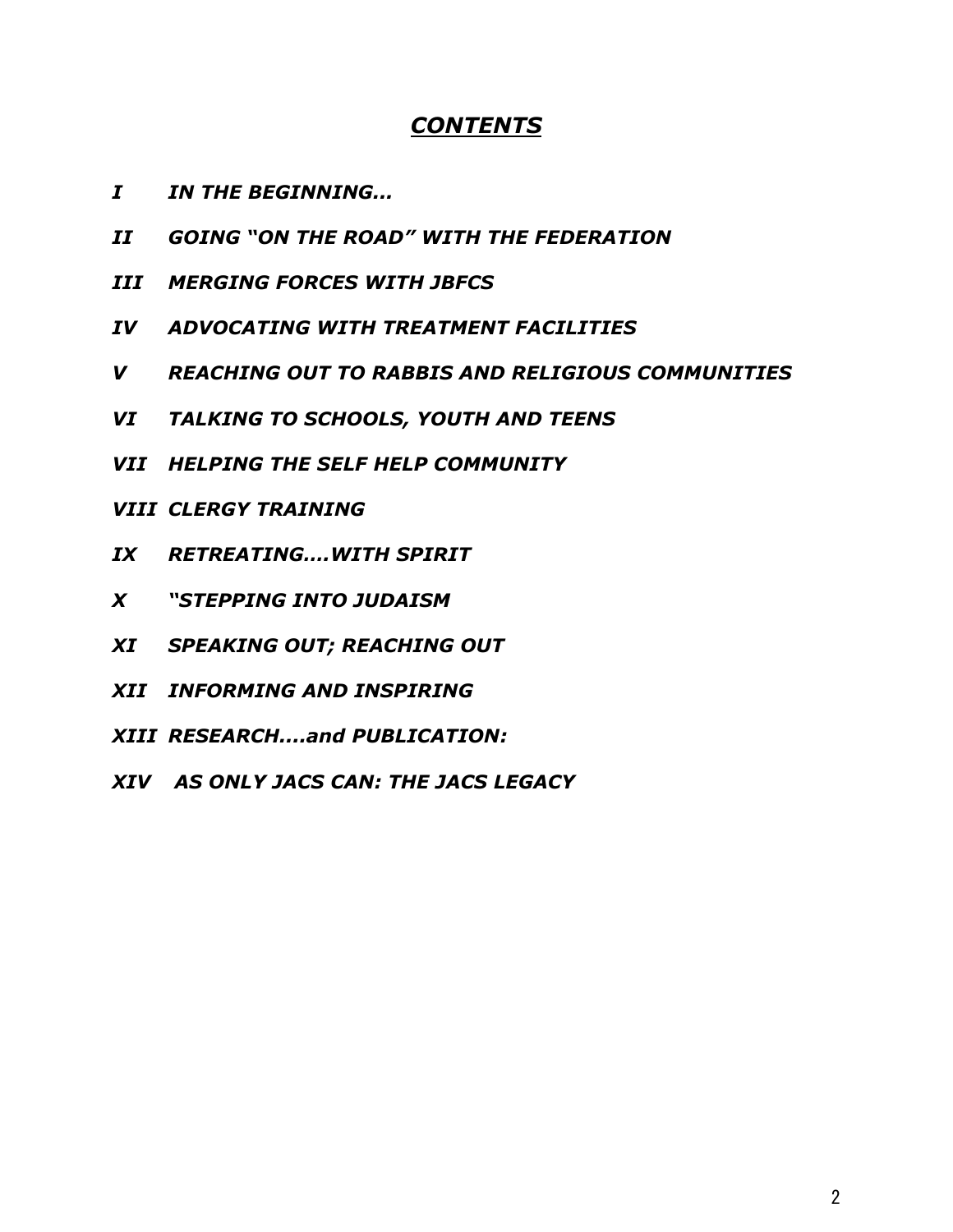### **I IN THE BEGINNING...**

*Regrettably, the Jewish community has for too long ignored the danger (of addiction), trusting it would simply go away. Some Jewish leaders chauvinistically refused to acknowledge that Jews use drugs or are alcoholics. Others were simply too ashamed to concede that we have a dilemma... Other lay and professional leaders, rabbis and communal officials have adopted the "ostrich stance." But as Abba Eban once declared, "When an ostrich buries its head in the sand to avoid facing unpleasant facts, it not only presents an undignified spectacle but it also constitutes an irresistible target"... The American Jewish community has finally shed its reticence and is prepared to do battle. And battle we must ...For the crisis of (addiction) is now an American problem; it is a rich man's problem as well as a poor man's problem; it is a Jewish problem too.*

*Rabbi Gilbert S. Rosenthal, Commission on Synagogue Relations,*

#### *Federation of Jewish Philanthropies of New York, Judaism and Drugs, 1973*

JACS was "born" in 1979 as an outgrowth of the pioneering work of UJA/Federation of Jewish Philanthropies of New York and its Commission on Synagogue Relations under the powerful leadership of Rabbi Isaac Trainin. The Commission had established a Task Force on Alcoholism (and before, one on Drugs) to address the problem of addiction among Jews and the longstanding denial by the Jewish community. One of the Task Force on Alcoholism's most innovative projects was sponsorship of a retreat weekend - in the Catskills - for recovering Jews and significant others.

That first retreat turned out to be a remarkable experience for all who attended. It was a unique and intimate sharing of many profound emotions - anger, rage, love, compassion. It was many different things - a religious experience, a social experience, a spiritual experience. It was a spiritual homecoming- a blending of Jewish tradition and 12 step recovery philosophy - for the first time, anywhere.

Participants spoke passionately about what it was like to be Jewish and alcoholic. Some cried because they had never before seen another Jewish alcoholic or drug addicted person. Others spoke of the tremendous burden of guilt and shame they carried. Still others told of rabbis who said 'if they had been better Jews, they wouldn't have been alcoholic'. Or asked if they were sure they really were Jewish!

They spoke of the difficultly they had going to AA meetings in church basements, saying the Lord's Prayer, "getting down on their knees" as their sponsors sometimes suggested, and finding Jewish spiritual resources to assist them in their recovery. Most painful of all, was the fear that many shared - that Judaism and AA were incompatible and that they would be forced to choose between their Jewish beliefs and the recovery program that had saved their lives. The participants directed their anger and rage at Rabbi Barry Woolf, who had come from Hazelden in Minnesota to be the spiritual leader, the only rabbi we knew at the time who was knowledgeable about chemical dependency.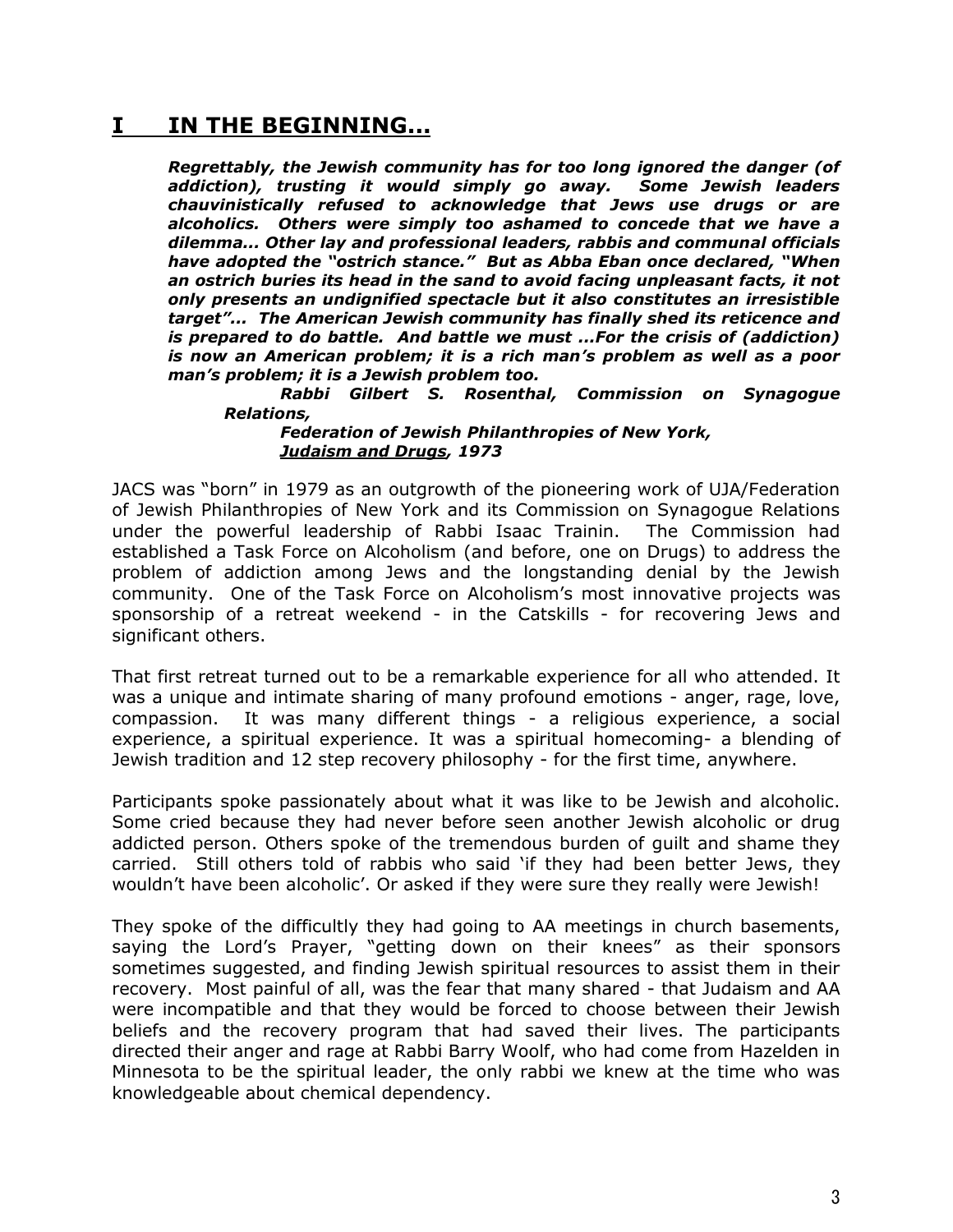When the weekend was over we knew that the retreats must continue and the participants, along with the professionals and lay leadership of the Federation, worked hard to see that they did. Participants began to take on a larger role in planning and organizing the retreats while the Federation and its Task Force provided administrative, financial and moral support.

Each retreat forged a new path - and became more successful than the last. At one, we added a group aliyot. At another, Bar and Bat Mitzvot. At still another, Torah study and Jewish ways of meditation. And, as more Orthodox Jews attended, we added formal Orthodox services, in addition to our havurah-like services. And later, even "Why I'm Not at Services."

# **II GOING "ON THE ROAD" WITH THE FEDERATION**

We began to go out into the community, hand in hand with Rabbi Trainin to carry the message and share the odyssey of our disease. We had dispelled the old myths, "There's no such thing as a Jewish alcoholic," Jews don't drink," Shikker is a goy."

We did countless radio, television, and newspaper interviews. We told our stories to all sorts of Jewish organizations - to synagogues, Ys, community centers, family and children's agencies, and to Federation leaders and its member agencies. In the first two years, we did about 30-40 speaking engagements, reaching about 1,000 people in person and probably another 30,000 more through our media interviews and appearances (always in shadow, always anonymously). We started to reach recovering Jews throughout the country and grab the community's attention. Recovering people let us know they wanted to be involved; people in trouble called for help; Jewish institutions wanted to know more.

We, and the Federation, understood that to accomplish this, a new organization using the expertise and experience of recovering Jews was needed. From this, JACS was created in 1980. We adopted a three fold mission: 1) to sponsor retreats and support programs for recovering Jews and their families; 2) to provide community outreach, inform and sensitize Jewish spiritual leaders and communal professionals about addiction; and 3) to act as a resource center and clearinghouse about the effects of the disease on Jewish family life. That mission remains essentially the same today. We called the organization Jewish Alcoholics, Chemically Dependent Persons and Significant Others. Soon after, we became simply, JACS.

One of the most difficult, and unexpected tasks, for early JACS, was convincing Jewish members of AA that we weren't "Jewish AA" or that we were planning to take the place of AA. We dispelled these fears by encouraging more synagogues to establish AA (and Alanon) meetings (there were only four in NYC at the time). We also had a clear statement of purpose that we were not a substitute for AA, and developed an excellent line of communication with AA Intergroup and World Service.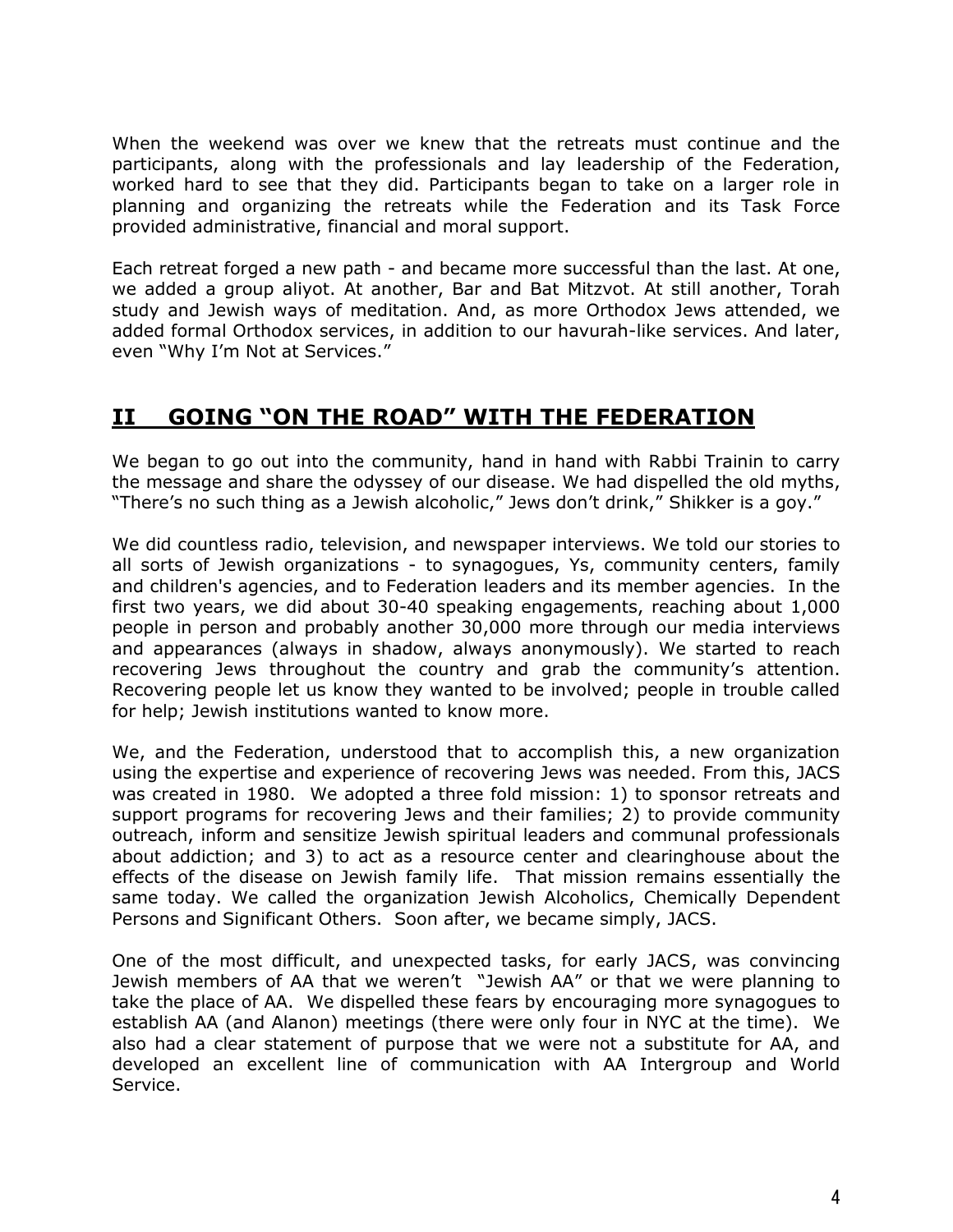It was no coincidence that we chose the law firm that incorporated AA to incorporate JACS, develop its bylaws, organizational structure, and trademark its name. Neither was it coincidental that our senior attorney, Michael Alexander, was the President of the General Service Board of AA World Service (as one its nonalcoholic trustees). We also made it clear that JACS did not take the place of "treatment"- of treatment centers or social service counseling. Our purpose was to complement, not duplicate services which were already being provided by others, and to help enhance them.

JACS worked closely with the Task Force and the Commission on Synagogue Relations. Rabbi Trainin was our mentor and guide to the Jewish organizational world. Ellen Bayer, the Associate Director, became one of our "most significant others" - and co wrote the JACS mission statement with Audrey Waxman in her kitchen! "Rabbi T" and Marshall Hochhauser (z'l), the Task Force Chairman, saw to it that Federation made addiction in the Jewish community - and funding for JACS a priority. We received a start up grant of \$10,000 and became a subvention of UJA Federation (receiving an annual allocation). A short time later, we were also accepted as a United Way agency.

We quickly established ourselves organizationally. We worked with the Task Force, now under the chairmanship of Rabbi Irving Block (z'l) to launch a Synagogue/Y Access program to open Jewish institutions to meetings of 12 step recovery programs. We more than tripled the number of AA and Alanon meetings in synagogues and Ys in the New York area our first two years and opened not only doors, but hearts and minds as well. Together with the Task Force, we developed *Open the Synagogue Doors* as a guide to encourage synagogues to "host" 12 step meetings and help them understand the spiritual needs of Jews in recovery. JACS has continued to distribute *Open the Synagogue Doors* to synagogues and to individual rabbis participating in our clergy training.

We joined with the Commission as it sought to reach beyond the New York area to tell the story of addiction among Jews. Jointly, we spoke to Jewish communal service leadership and at conferences for the larger Federation universe with the Council of Jewish Federations (now United Jewish Communities). Perhaps the most important of these was the  $1<sup>st</sup>$  National Conference on Addiction in the Jewish Community, in Florida in 1986.

The event, which was telecast (in part) on the CBS Television Network, would create awareness and stimulate the involvement of Federations across the country in addressing addiction and recovery in their own communities. It would produce a lasting effect over time. JACS would be invited to address several Federations, Federations would establish Task Forces on Addictions of their own, and a "JACS Rabbi" - a graduate of the JACS Clergy training would become Educational Director of the CJF (now United Jewish Communities). As Rabbi Trainin said at the time:

*"The entire history of our Commission has been highlighted by many firsts...The first of several conferences on alcoholism in the Jewish community was held under the aegis of the Commission...We on the*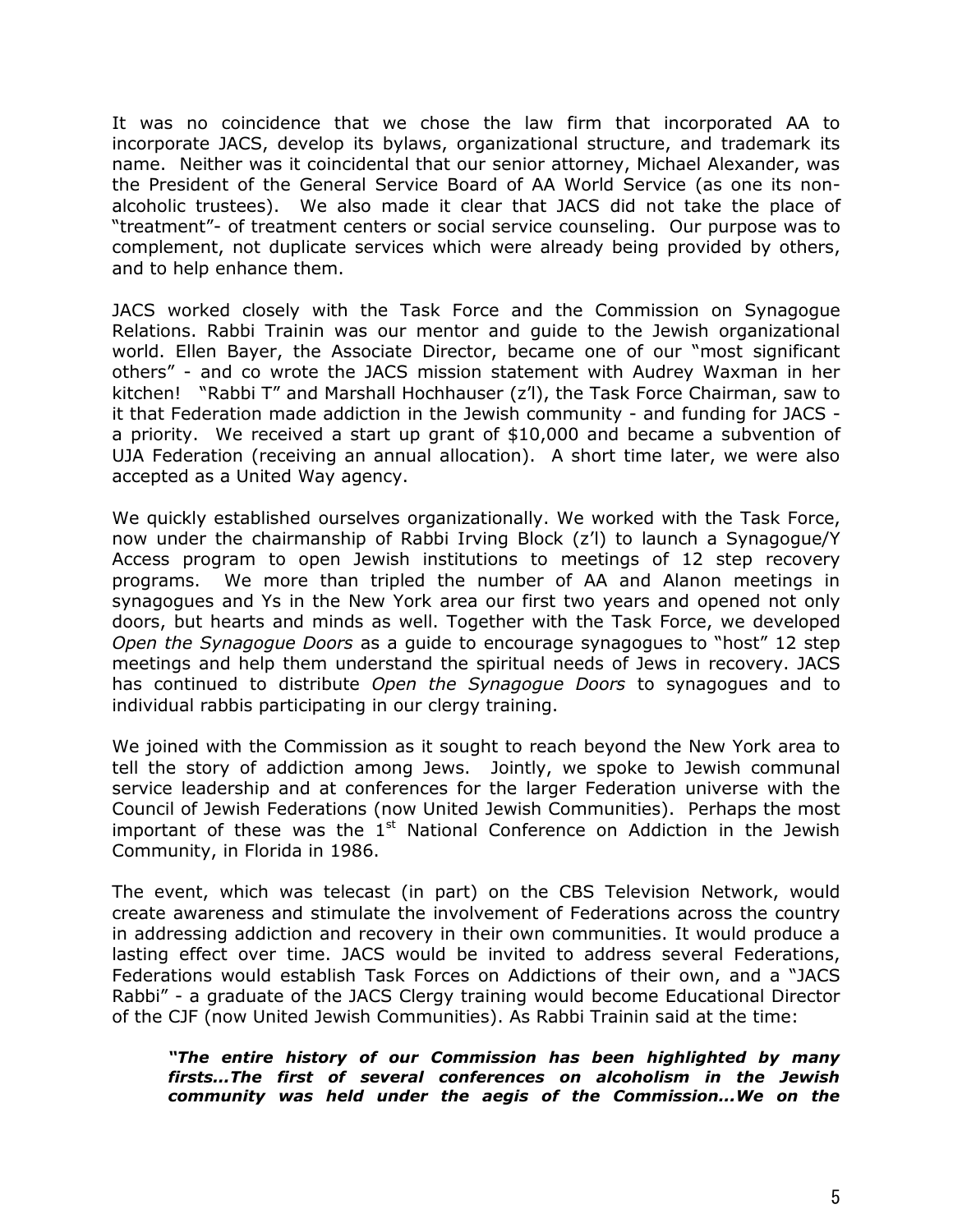*Commission are proud that we have not swept any problems under the communal rug, be it addictions, domestic violence, divorce, Jewish disabled, etc...making the Commission an unusual instrument in the American Jewish community...As I have often stated, we cannot have a healthy Jewish community unless we take cognizance of the psychopathologies which exist in our midst and do something about it."*

The role of Federation in nurturing JACS during its formative years was indispensable. They provided financial backing and operational support. They "presented" us to the public at large and ensured that we were represented in the Commission's books, *Alcoholism and the Jewish Community* and *Addiction in the Jewish Community*, which are still the definitive publications on Jews and chemical dependency. They helped us make enormous strides in putting addiction on the agenda of the Jewish community and through their funding of JBFCS, our "new parent agency" they continue to do so.

## **III ADVOCATING WITH TREATMENT FACILITIES**

One of JACS's unique tasks from inception was to intervene and advocate on behalf of the needs of Jewish patients in treatment. And, to remove barriers - often unintentional - which could discourage Jews from seeking treatment, particularly longer term rehabilitation. We reached out to treatment facilities - rehabs, half way houses and detox units to provide information on the spiritual needs of Jewish addicts and assist them in addressing those needs.

We helped them overcome initial concerns that the "special needs" of Jews patients would be in conflict with a structured treatment program and could not be accommodated. We worked with them to find ways to incorporate "culturally sensitive items" into the treatment process - such as availability of kosher food, and religious release time. As an example, we took a patient's rebbe to meet with a rehab's treatment team to explain what he could do – the daily prayer schedule and religious requirements - and what he couldn't do – co-ed exercise.

One incident stands out, vividly. JACS met with the (Jewish) director of a relatively new treatment program affiliated with a major (Jewish) medical center in NYC. We asked what provisions were made for Jewish patients to attend religious services. She told us that free time was programmed on Sunday mornings for all patients wishing to attend services. Immediately after uttering the words, she realized, with some embarrassment, that they hadn't considered the implications of their policy for Jewish patients. They quickly amended the policy to allow Jewish patients to have worship time on Saturdays! Later on, JACS worked with the NYS Office of Alcohol and Alcohol Abuse (now OASAS) to develop a draft questionnaire on "culturally sensitive items" to meet the needs of "special populations" to be included in treatment protocols for all state treatment facilities.

With presentations at major conferences and conventions of addiction professionals,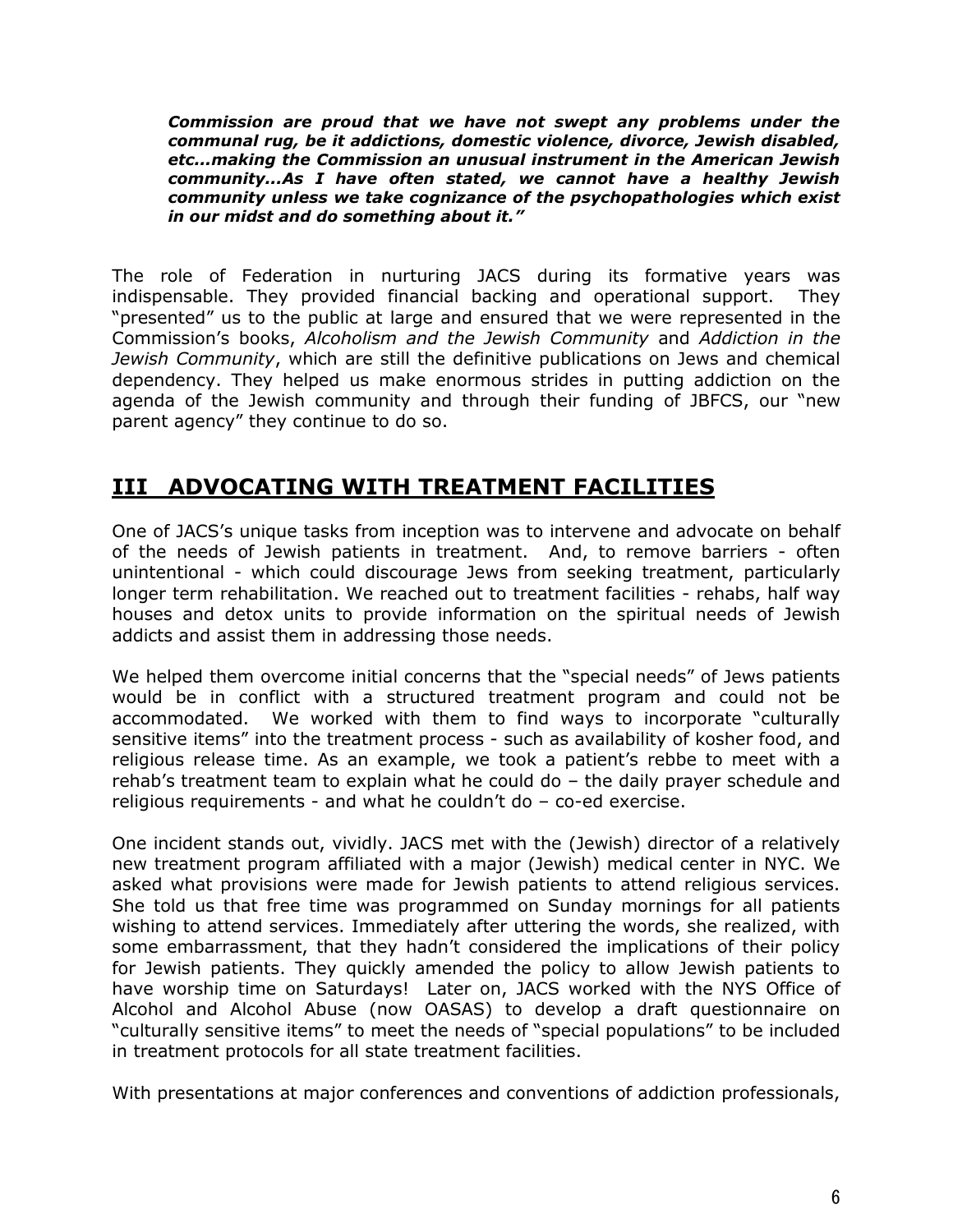JACS was able to reach the larger treatment community such as ASAM (American Society on Addiction Medicine), SECAD (Southeast Conference on Addictive Disease), and COSA (Conference on Substance Abuse. The SECAD address is also part of the NIAAA data base. We were also invited by (Pnina Eldar), then the Director of the newly created Alcoholism Program of the State of Israel, to participate in the Second Annual Congress on Alcoholism in Israel where we made presentations at plenary sessions and small workshops.

We continue to advocate on behalf of Jewish patients in treatment in various ways: through our annual telephone survey of over 70 treatment resources; through working with facilities to develop programs for Jewish holidays and festivals; and in assisting them in finding local rabbis to provide chaplaincy visits and do 5<sup>th</sup> step work. We directly assist Jewish patients in rehabs by working with their facilities to arrange for patients to attend JACS retreats. In addition, some 150 volunteers have made approximately 900 "First Call 12 Step Visits" over the past 25 years

### **IV REACHING OUT TO RABBIS AND RELIGIOUS COMMUNITIES**

JACS established its first headquarters at the New York Board of Rabbis. The choice was both practical and strategic. At the time, The Board coordinated the Chaplaincy functions for hospitals and prisons Director Rabbi Paul Hait, and Assistant Director, Rabbi Allen Kaplan (who had joined us the very first retreat) understood the similar role that JACS was asking rabbis to play in chemical dependency. Positioning ourselves at the Board of Rabbis would thus send a powerful message about the spiritual needs of recovering Jews -- and the key role they needed to play in the healing and reconciliation process of addicted Jews and their heritage.

The Board of Rabbis was welcoming and supportive. Together, we hosted Informational meetings for local chaplains, sent mailings to NYBOR members, and developed informational materials that Boards of Rabbis across the country could use to reach their pulpit rabbis. With the NYBOR's help, we also created the first set of special prayer services for Jews in recovery and conceptualized what Jewish 12 step literature should be like. The Board's media department, headed by Buni Veder, arranged many high profile joint radio and television interviews featuring JACS volunteers (anonymously and in shadow) and the NYBOR President. The Board also arranged participation in and coordinated television network coverage of the historic 1<sup>st</sup> National Conference on Addiction.

The Board also made introductions to the major theological seminaries and started us on the path of recruiting rabbinical and cantorial students for JACS retreats. It provided a wonderful strategy for early intervention in clergy education. These seminarians not only played a role in leading retreat religious services, but they often shared very personally about its powerful influence on their own lives and struggles. One of first to express this was an earnest, but truly overwhelmed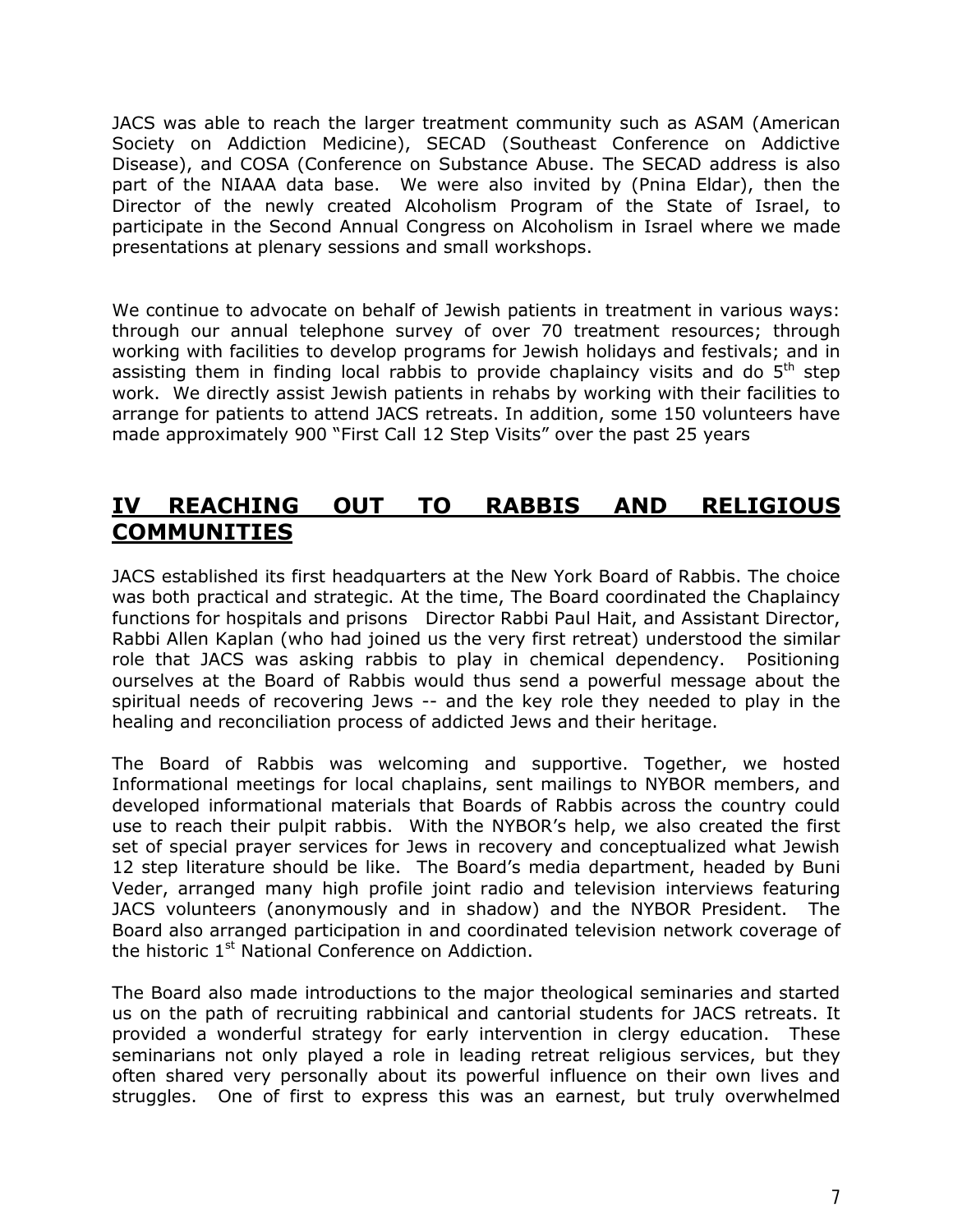#### cantorial student who described his retreat experience this way, *"learning about addiction at a JACS retreat is like learning about bowling by being a bowling pin."*

Rabbi Kaplan, affiliated with UAHC (Union of American Hebrew Congregations), helped us to establish the first link to a major branch of institutional Judaism. He arranged speaking engagements, media programs and JACS participation at interfaith meetings on addiction. At one of these, we were surprised to hear that Catholic alcoholics had been as uncomfortable about going to AA meetings in Protestant churches as we Jews had been going to meetings in church basements. With the UAHC, we collaborated on a major educational effort on an "Institutional Response to Substance Abuse" which arranged for a special distribution of resource materials and the JACS VIDEO to 500 congregations.

We also began to address major rabbinical organizations as well. Rabbi James Goodman, from St. Louis, one of our first Reform "JACS Rabbis" joined by along with JACS members, made our first presentation to the CCAR (Central Conference of American Rabbis) in 1983. Rabbi Jim would also be among the first to start a JACS group outside NY. Another beloved JACS Rabbi, Judea Miller (z'l) played a leadership role in getting the CCAR to pass an official resolution at its conference in 1984 supporting the work of JACS and acknowledging the problem of addiction in the Jewish community. Rabbi Miller (z'l), along with JACS members, would continue to host a Friends of Bill W hospitality room at CCAR conventions.

Relationships with the Conservative movement were developed and promoted largely through the initiative of our first full time Executive Director, Renah Rabinowitz, whose husband, fortunately, happened to be Dean of Students at the Jewish Theological Seminary. JTS provided assistance and access in a number of ways. They provided space for events - we held our first JACS event, a Hanukkah party there. They regularly recruited seminary students for JACS retreats on our behalf. And, they took a leadership role in the development of the Chaplaincy Training Program.

With their help, we reached out to Conservative congregations on a movement wide level through presentations at Biennial Conventions of the United Synagogue of Conservative Judaism (USCJ). We began speaking engagements at Conservative synagogues and addressed B'nai Brith, USY (United Synagogue Youth) youth directors associations, teen summer camps and youth leadership groups. We contributed articles to the USCJ Journal and to publications of the Commission on Substance Abuse and Teens in Crisis. Later, another JTS Dean, Rabbi Sami Barth, would become an active "JACS Rabbi," participating at JACS retreats and spiritual days programs, in addition to teaching JACS Jewish education courses and "study programs" for members and education programs for JTS seminarians.

The Orthodox community was the last vestige of religious institutional denial - and the hardest to reach. The tide turned when we met Rabbi Abraham Twerski, M.D from a historic and highly revered Orthodox family -a psychiatrist, a founder of a drug and alcohol rehab, an expert in chemical dependency, with a strong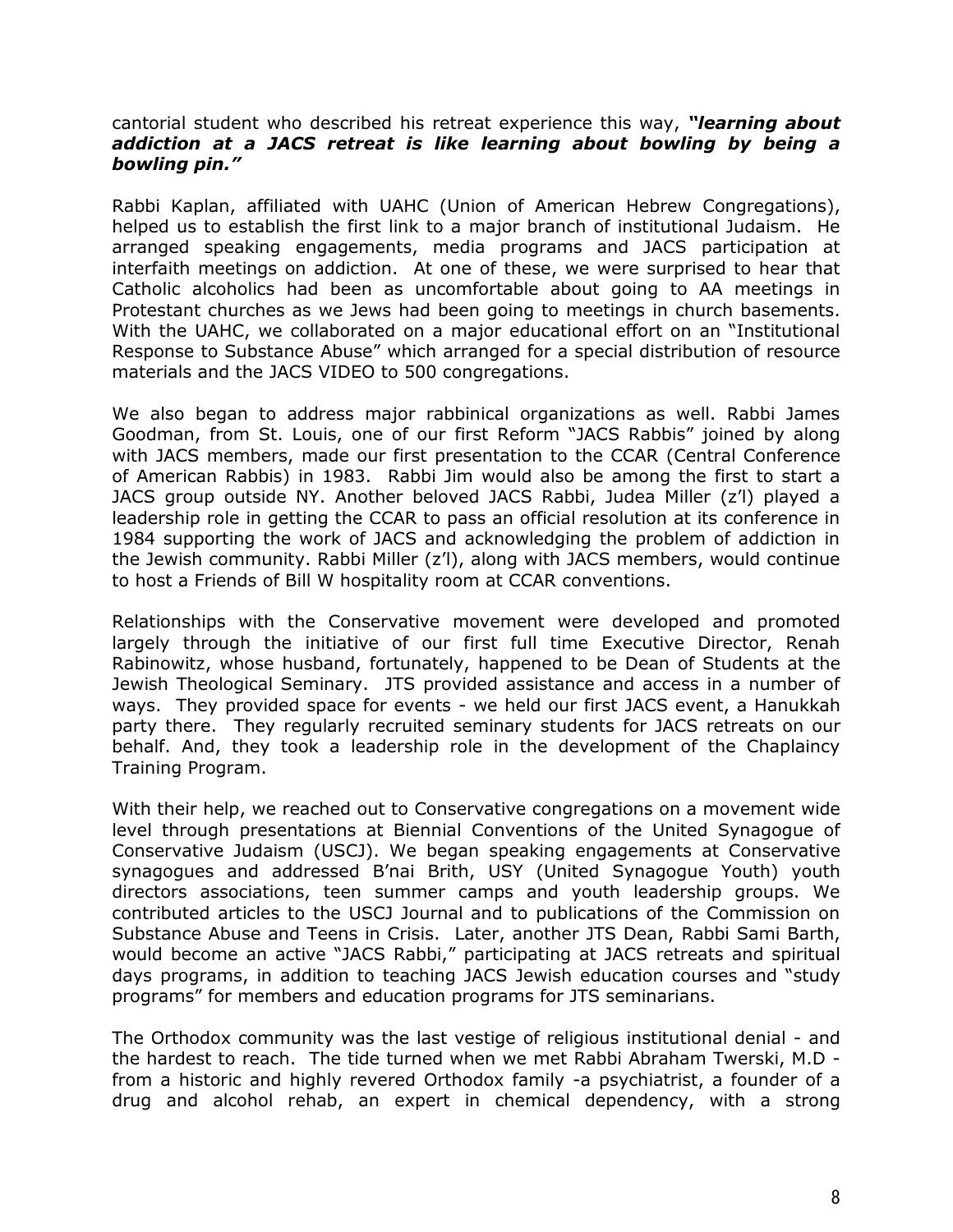commitment to AA. Rabbi Twerski used those impeccable credentials to challenge the Orthodox community - to dispel their belief that only assimilated and liberal Jews were addicts and alcoholics, and to disprove the notion that Judaism and AA were incompatible. Rabbi Abe made it "kosher" to be "frum" and alcoholic/addicted at the same time.

Rabbi Abe, quickly became the "dean" of all of our "JACS Rabbis," and recruited many other Orthodox rabbis as well. He and his cherished wife Golda (z'l), were special favorites at JACS retreats, providing inspiration and support. Rabbi Abe gave interviews, lectured and wrote extensively on addiction, Judaism and the 12 steps. The Orthodox community began to take notice. Orthodox Jews with addiction problems began to surface, go to rehab, join AA and NA, and come to JACS retreats. Rabbi Abe has become a very prolific author, whose career "took off' when JACS encouraged him to write as a rabbi not "just" as a psychiatrist. He has written more than 20 books - and still counting - on Jewish spirituality and the 12 steps, self help, self esteem, addiction and family abuse, and several books with Charles Schulz, analyzing *Peanuts* cartoons from a 12 step perspective!

Orthodox "JACS Rabbis" have taken Rabbi Abe's lead and have begun to speak out in the Orthodox community, write for its publications and address its institutions. Several, have worked with him, walked the walk" with him and directly followed in his stead, including Rabbis Benzion Twerski, Mordechai (Motty) Twerski, and Hirsch Chinn. Joining them are Rabbis David Steinman, Ilan Feldman, Yeshoshua Kaganoff and Nochem Gringras (z'l) who have collectively: led JACS Havurahs, accompanied JACS members on their Israel mission, facilitated the development of JACS groups, and written for the JACS Journal and other Jewish publications.

Orthodox Rabbis and JACS members have addressed the annual conferences of the Rabbinical Council of America (RCA) and Annual Conference of Orthodox Mental Health Professionals, as well as other major organizations and associations in the Orthodox community,

# **V TALKING TO SCHOOLS, YOUTH, AND TEENS**

Reaching out to the Jewish school system was difficult. Schools were reluctant to invite us in, because, as one teacher told us *"if we invite you in to discuss addiction, we will be assumed to have a problem with addiction."* So we needed to take another path. That path took the form of a formal prevention curriculum which we developed with the Board of Jewish Education (BJE). Rabbi Martin Schloss, the Associate Director of the BJE, joined with Mitch Wallick ,then JACS' Director, to collaborate on the curriculum. The strategy was to approach the prevention of substance abuse, as well as other high risk behaviors, in context of Jewish values and building self esteem.

The Prevention Curriculum for Jewish Day Schools was the first to broach the subject of addiction in the schools and was the start of a longer term effort to carry the message to Jewish children. JACS and the BJE made presentations to Jewish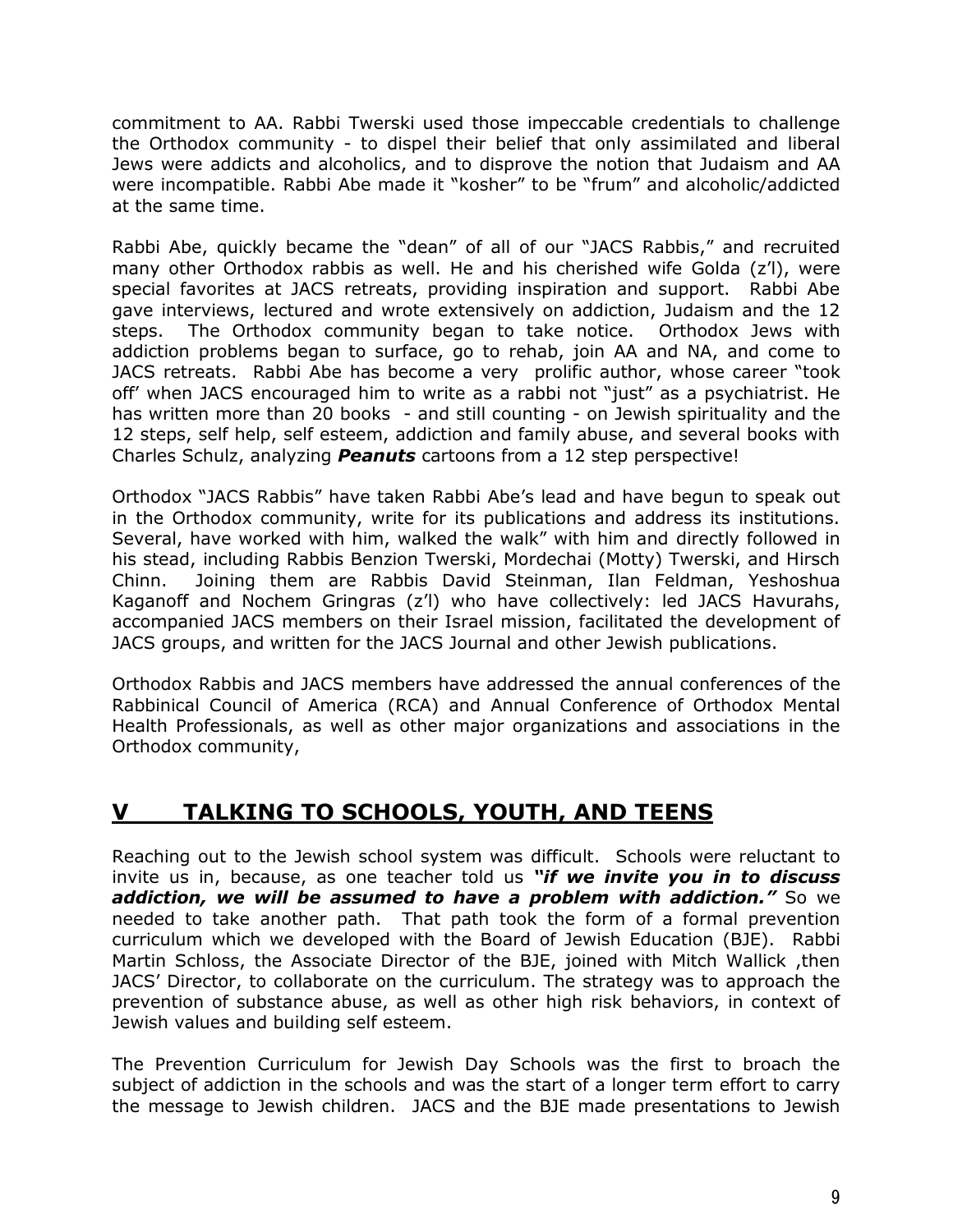educators and professional associations to promote the curriculum and offer guidance on its implementation. Later, JACS also collaborated on the development of a Curriculum for Adolescents on Substance Abuse with the Orthodox Caucus.

Through a "twist of faith," when we outgrew our second office at the Educational Alliance, the BJE stepped in and gave us office space for our headquarters. This "stepped up' our ability to access the Jewish school system – as did the JACS members who taught in these schools. Though it had taken quite a while to be invited into the schools, once there, we found receptive audiences. Our strategy was to talk about addiction and prevention primarily through first person stories and qualifications of young addicts and family members. Our format was a full day of learning ("yom iyun") with plenary sessions, small group workshops, and summarizing sessions conducted by teachers, treatment professionals and volunteers. Students were willing to listen and to come forward with questions about themselves, friends and families. Educators were eager to work with us to continue the process. We reached large groups of young people and made a strong impact. We estimate we have addressed more than 3500 students throughout NY and NJ since the program began.

The teens wanted to continue the dialogues that began at their schools. So, we *began a series of informational meetings and social activities designed to promote education and positive socialization. Meetings featured general discussions on alcohol and drug use, smoking, and eating disorders. Specific topics addressed self esteem, self preservation, family issues and intervention. Social events included holiday celebrations.* The JACS Teen Network evolved naturally from these initiatives.

The Teen Network reached its maturity with the creation of the first Teen Retreat in 1998. The teens knew about "adult' JACS retreats, and wanted one of their own. The retreat did for the teens what they had done for adults - it brought them together, crystallized the spirituality of recovery, and helped several to overcome the denial of their own addiction. Teen Retreats continue to provide a safe, sober, supportive self help network for addicted teens and significant others, based on the principles of 12 step philosophy and Jewish tradition. Over 160 youth have already gone to Teen Retreats, - with the support of approximately 60 volunteer advisors.

Between retreats, JACS sponsors supportive program, events, and an active Teen Speakers Bureau. The Speakers Bureau focused on schools, youth organizations, and Jewish summer camps makes as well as presenting at JACS events and retreats, clergy training, and seminars for social service professionals. A major bequest in 2001 from The Fehrer Fund, "*impressed by JACS" recent reaching out to the young people in our community in an effort to nip this dreadful problem (of addiction) in the bud*," has enabled JACS to hire full time staff for the Teen Network.

## **VI HELPING THE SELF HELP COMMUNITY**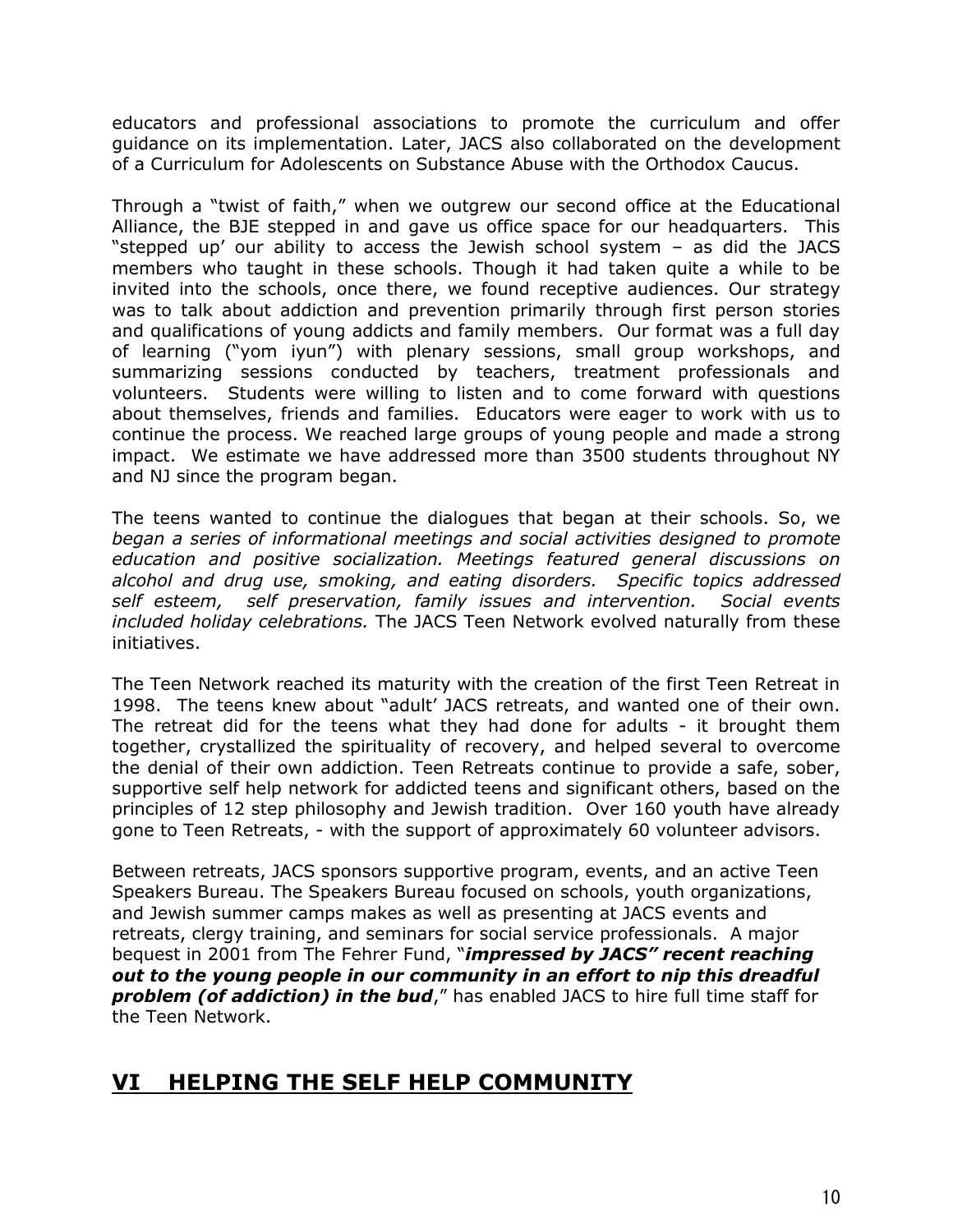JACS has also been able to provide some special services to the self help community. JACS brings leadership to the Council of Mutual Self Help Groups, a network of special interest, 12 step oriented advocacy groups. The Council, based at Hazelden, was the brainchild of Dr. LeClair Bissell (z'l), a JACS Founding Trustee, former director of Smithers Center and Past President of the American Society on Addiction Medicine. The Council has more than a dozen member groups, representing "special populations" including doctors, lawyers, nurses and clergy. The Council meets yearly to give the groups an opportunity to share information, discuss ways to improve communication among their own members, and expand their individual memberships. They have recognized JACS as the most organizationally advanced and have sought our expertise in areas such as member communications, website and retreat programs.

We have offered assistance to those in 12 Step programs concerned with Gambling, Eating Disorders and Sex Addiction, who would like to address Jewish issues in context of their own programs. We have provided consultations, shared our materials, and hosted a one day Big Book Retreat, open to members of these other fellowships, to demonstrate "the JACS way." We helped a UJA/Federation agency for the Deaf to establish an AA meeting for the hearing impaired. We have translated portions of Alcoholics Anonymous materials into Yiddish, made cassette tapes of JACS members telling their stories in Yiddish and Russian, and translated the JACS Video into Hebrew.

JACS has made some very unique matches of our own. We have linked one recovering Holocaust survivor to another and introduced two chemically dependent rabbis to each other. And, we connected a recovering Jewish woman in Kansas City KS with a recovering Jewish woman in Kansas City MO, just cross town - neither of whom imagined the other existed. And, to date, there have been 25 marital matches at JACS, including one between two of our JACS rabbis!

# **VII CLERGY TRAINING**

Though JACS has "experientially trained" over 300 rabbis at our retreats, it was important to formalize chaplaincy training to reach groups of clergy and actively involve them with chemically dependent individuals and families. With grant support from the Tananbaum Foundation we were able to do so, and, in 1991 we developed the first ever formal training course in addiction for rabbis. "Understanding Addiction" is a four day Certificate Program for Clergy in Chemical Dependency and Spiritual Counseling, combining study of Jewish texts, addiction and treatment information, intervention strategies, the role of the rabbi, plus attendance at open 12 step meetings.

The course, which is offered every few years, was developed and co-sponsored by all the major theological seminaries, with the assistance of the NY Board of Rabbis, addiction specialists and JACS staff and volunteers. Institutional sponsors include Hebrew Union College, Jewish Theological Seminary, Yeshiva University/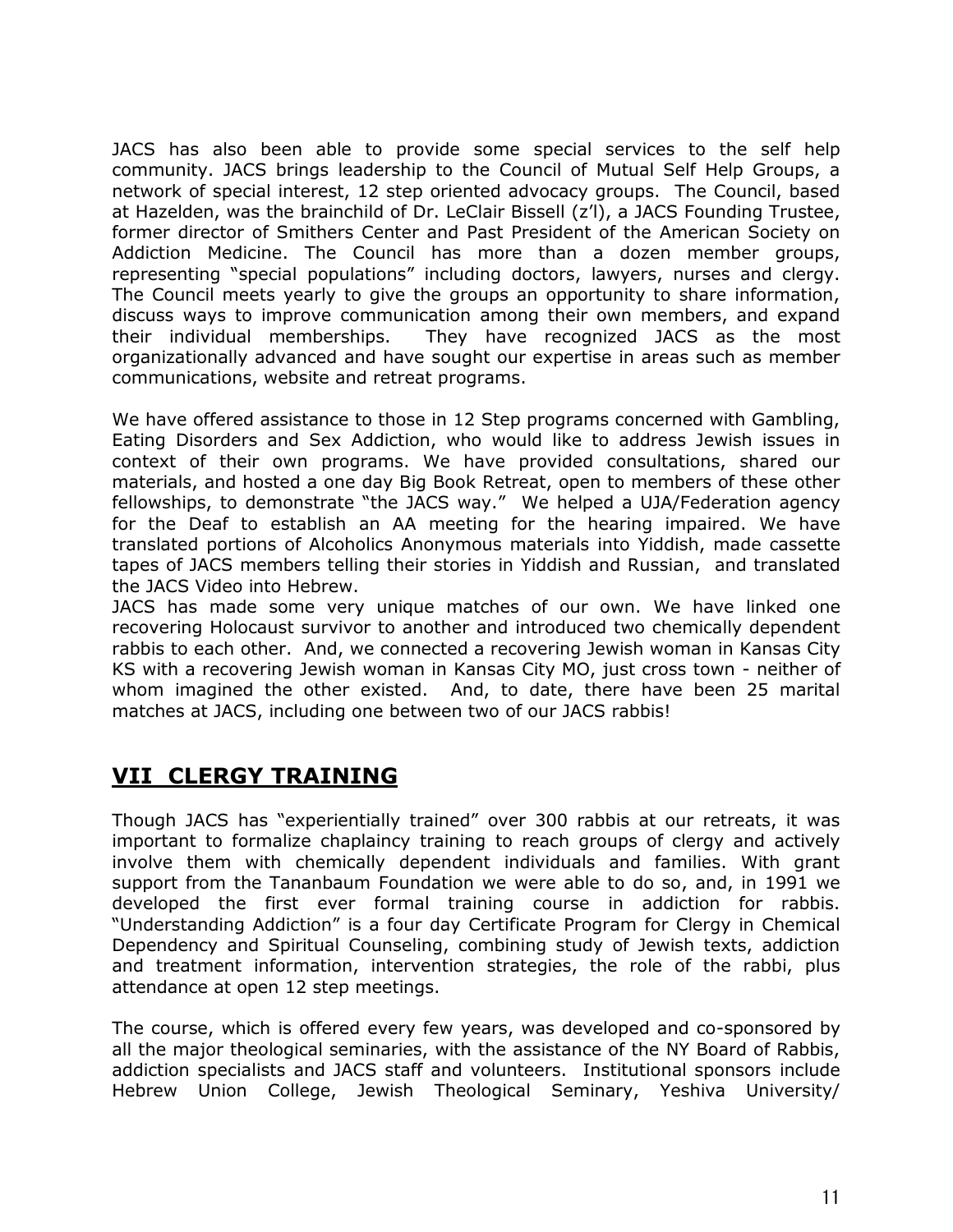Wurtzweiler School of Social Work, Reconstructionist Rabbinical College and the Academy of Jewish Religion. Participants receive CEU credits, with each seminary awarding its own certification. It is open to rabbis, cantors, and seminary students. The course has been given three times: in 1991 and 1997, hosted at HUC and JTS. The third course, in 2004 was presented in partnership with the Jewish Institute of Pastoral Care, directed by Rabbi Shira Stern ("a JACS rabbi").

The training programs have had a lasting effect on participants, both personally and professional. Sample comments about their experience:

> *"The JACS Rabbinical Training Course ... profoundly changed the direction of my rabbinate... Not only did my congregants benefit from my training and concern, I discovered for my own life the power and message of Jewish spirituality."*

> *"I believe that these four days have improved my rabbinate in innumerable ways. Whether or not I become a "JACS Rabbi" I will be open and accepting of those struggling with addiction and those in recovery."*

Through our Clergy Training programs, we have trained over 200 rabbis, cantors and seminary students from all branches of Judaism. Many continue to be involved with JACS - serving as spiritual leaders at retreats and speaking at Rabbis Forums and Spiritual Days. We are proud to have trained hundreds of clergy on addiction who play many roles on behalf of addicted Jews and families.

They have become CACs, social workers and addiction professionals themselves. They have given sermons about addiction, invited Jews in recovery to address their congregations, opened their synagogues and agencies to 12 step meetings and assisted in the organization of recovery support groups. They have made innumerable presentations to communal service and religious groups, published articles in leading journals, and presented papers at mental health and psychological associations and at rabbinic conferences.

Two rabbis helped develop the first rehab for Orthodox Jewish youth, another established a program for Orthodox men at an upstate NY treatment facility, others are rabbinic consultants for treatment centers. Several have organized addiction task forces at local federations; founded inter-faith coalitions and created intermovement collaborations to provide additional resources for addicts in their local /communities. They have served as consultants to legislators and the White House on problems of special populations, including two of our rabbis who served as members of President George Bush's Faith Based Initiative.

Some 25 years ago, Rabbi Barry Woolf said "*A rabbi should care about alcoholics....I realize they are very busy ... but I believe that no rabbi, no potential rabbi, no potential communal leader should be allowed to graduate... without having gone through what we call CPE Clinical Pastoral Education."* Through JACS, there are more than 500 rabbis across the country who have received an education about addiction and recovery. A far cry. indeed,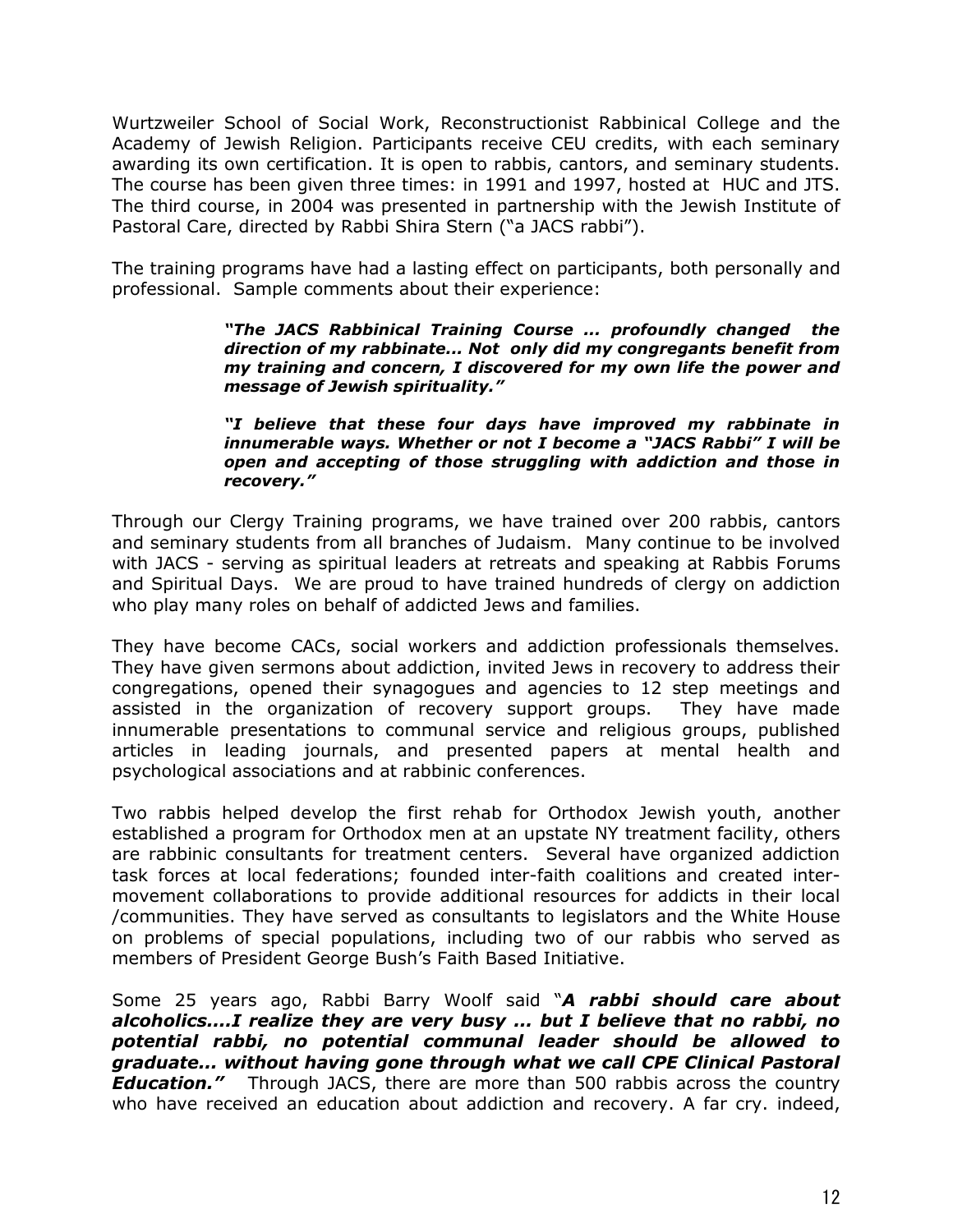from the days of the first retreat - when Rabbi Barry was the one knowledgeable rabbi we could count and count on!

### **VIII MERGING FORCES WITH JBFCS**

JACS' close relationship with JBFCS (Jewish Board of Family and Children's Services) goes back as far as the beginning of JACS, long before JACS became a project of JBFCS in 1992. From the start, "the Jewish Board" was JACS' professional partner. Jonathan Katz and Vince Vaccaro were the professionals who most often teamed with JACS members to make presentations to Jewish communal agencies. JBFCS was also the first to hold a chemical dependency training program for its social service staff. In preparation, we asked the staff to survey the extent of the problem in their caseloads. The survey indicated that less than 1% of hundreds of clients had substance abuse issues. Clearly, they knew better, and so did we. Together, we helped restructure JBFCS' core client assessment tool to elicit more accurate information on alcohol, substance and prescription drug use of clients. This instrument has remained in use for over 20 years as part of JBFCS' intake assessments - and estimated to have been given to more than 60,000 people!

The idea of a merger between JACS and JBFCS was a natural outgrowth of our cooperative efforts and mutual respect. "As Dr. Alan Siskind, JBFCS's Executive Vice President and CEO, has said, "*It provided an opportunity to enhance the character and quality of services that each of us provided...We realized that JACS could add a much needed dimension to the services that JBFCS offers and that we, in turn, could offer them administrative and organizational support."*

JBFCS also assured JACS that its identity, mandate, and direction of its programs would be respected and preserved. It recognized JACS as a self help, volunteer driven organization that was not a clinical treatment program, nor would its role be primarily as an outreach and referral unit for JBFCS. Operationally, the merger would enable JACS to have full access to JBFCS support services, relieve it of the burden of raising all of its operating funds itself and provide a direct link to the Jewish community.

Our affiliation of twelve years has been a productive and rewarding one. As part of JBFCS's Jewish Connections program under the guidance and steady hand of Director Jonathan Katz, and overall direction of Community Services Director, Pinchas Berger, with unwavering support of Dr. Siskind we have continued to flourish. Today, under the rubric of umbrella of the Jewish Health, Healing and Recovery Network, more than 20 JBFCS Jewish Connections programs draw on both spiritual aspects of Judaism and good mental health practice to help people to cope with life's challenges and transitions. Early on, Tamar Crystal (now Rabbi Crystal), then JACS' Director, helped expand in-service trainings for JBFCS professionals and presentations to Jewish communal agencies. Opportunities for JACS to partner with other JBFCS agencies have grown and today, JACS regularly joins other Network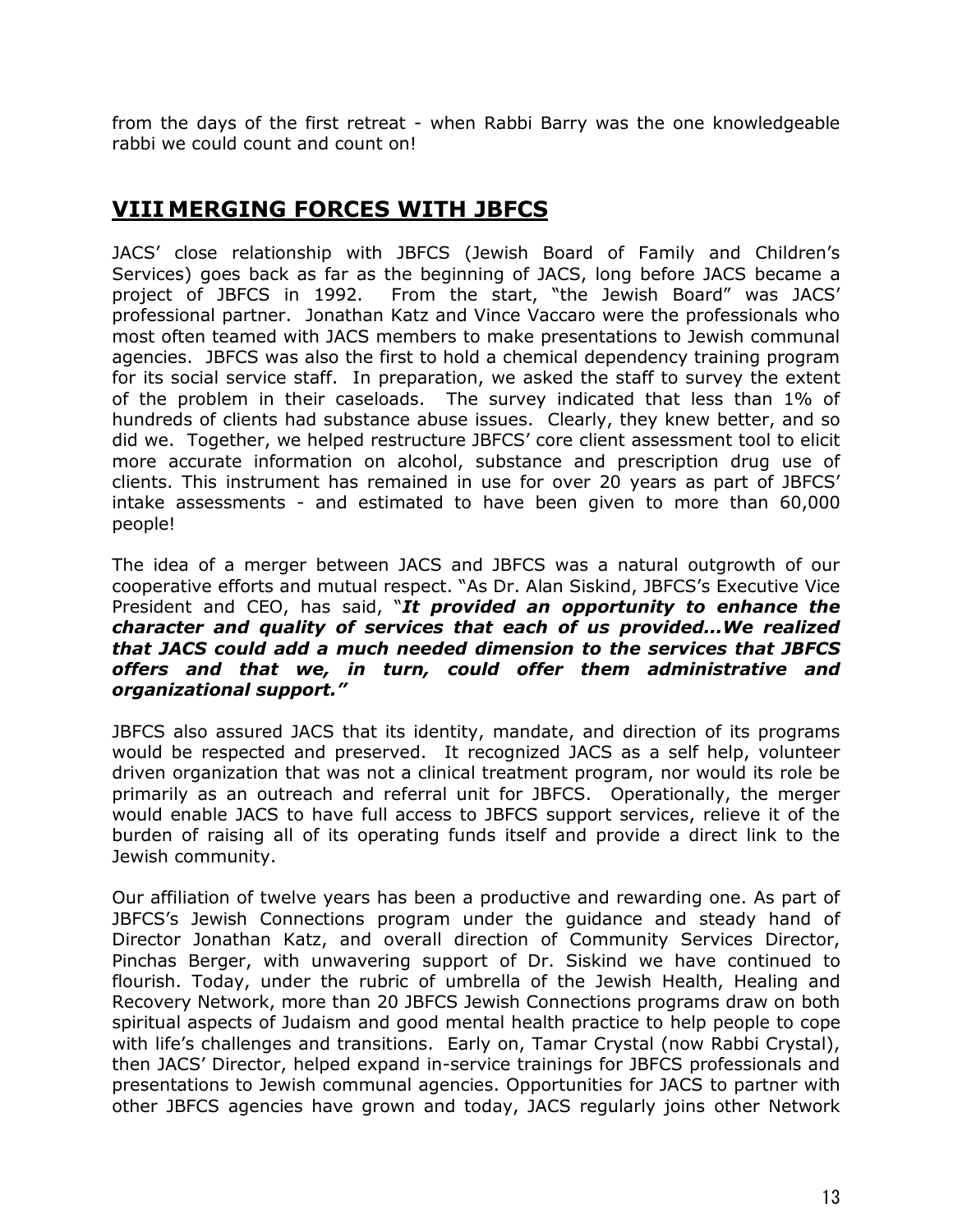programs such as the Jewish Healing Center, Jewish Family Life Education and Bikur Cholim in community outreach presentations.

### **IX RETREATING .... WITH SPIRIT**

*Retreats* have been the heart of the JACS program for 25 years. They are the best way we know for Jews in recovery to connect with each other, their Jewish roots, and find Jewish resources to support their spiritual recovery. They unite people across the entire spectrum of Jewish background, experience and belief.

They are still "spiritual homecomings" - only larger and broader in scope. At our first retreat we had 47 people from 5 states, at our  $50<sup>th</sup>$  Retreat, there were 250 people from 17 states, 2 provinces of Canada and Israel. After 25 years, almost 10,000 people from 34 states and 6 countries have "come home spiritually." Here is a letter which captures what is still the spirit of the JACS Retreat:

#### *A Love Letter to JACS:*

*"They came from Kansas, San Francisco, Ohio, Massachusetts, Connecticut and New York. We heard, "I wasn't coming, but everything worked out in a way that I was just supposed to be here.' There were many diverse reasons but a common thread was, I'm Jewish, and I'm alcoholic. I'm in AA and it saved my life. Yet I needed more. I needed to bring the two things together.'* 

*They sat through a Sabbath service where each remembered aloud people they wanted to mourn. They shared at meetings how they felt about being Jewish alcoholics (and addicts). They ate and sang and danced together. They jogged and walked through the fall crispiness. A cantor who played a guitar, a rabbi who didn't believe in organized religion, another with a long black coat and long white beard; people who were available to share, listen and understand.*

*These were some of my memories of my first JACS retreat. I felt I had reclaimed part of the heritage I had lost during my addiction. Friends made, addresses exchanged, strength to go forward in a sometimes hostile world. Memories of saying the Shema at the end of an AA meeting. WOW! Who can say what part this will play in my recovery? And yet it will. That I know. As the last speaker said on Saturday night: I wanted to feel a part of all you people. I love you."*

*Spiritual Days and Spiritual Dialogs* were created to provide programming continuity between retreats, enable JACS members to touch base with each other and allow the public, professionals, and pulpit rabbis the opportunity to experience JACS and Jewish recovery and spirituality. JACS has held 15 annual Spiritual Days since 1988, and 9 Spiritual Dialogs (incorporating the Enoch Deutsch lectures) created in memory of Enoch Deutsch, MD (z'l), one of JACS' Founding Fathers.

Spiritual Days explore the richness of Jewish tradition in a 12-step idiom. Panels of rabbis and scholars share insights on subjects such as *12 Traditions and Jewish Traditions*, *Self Esteem and Spirituality*, *The Spirituality of Imperfection.* Rabbis' forums are followed by workshops and Q & A sessions. All of the "JACS Rabbis" mentioned in this essay have been among the many wonderful presenters at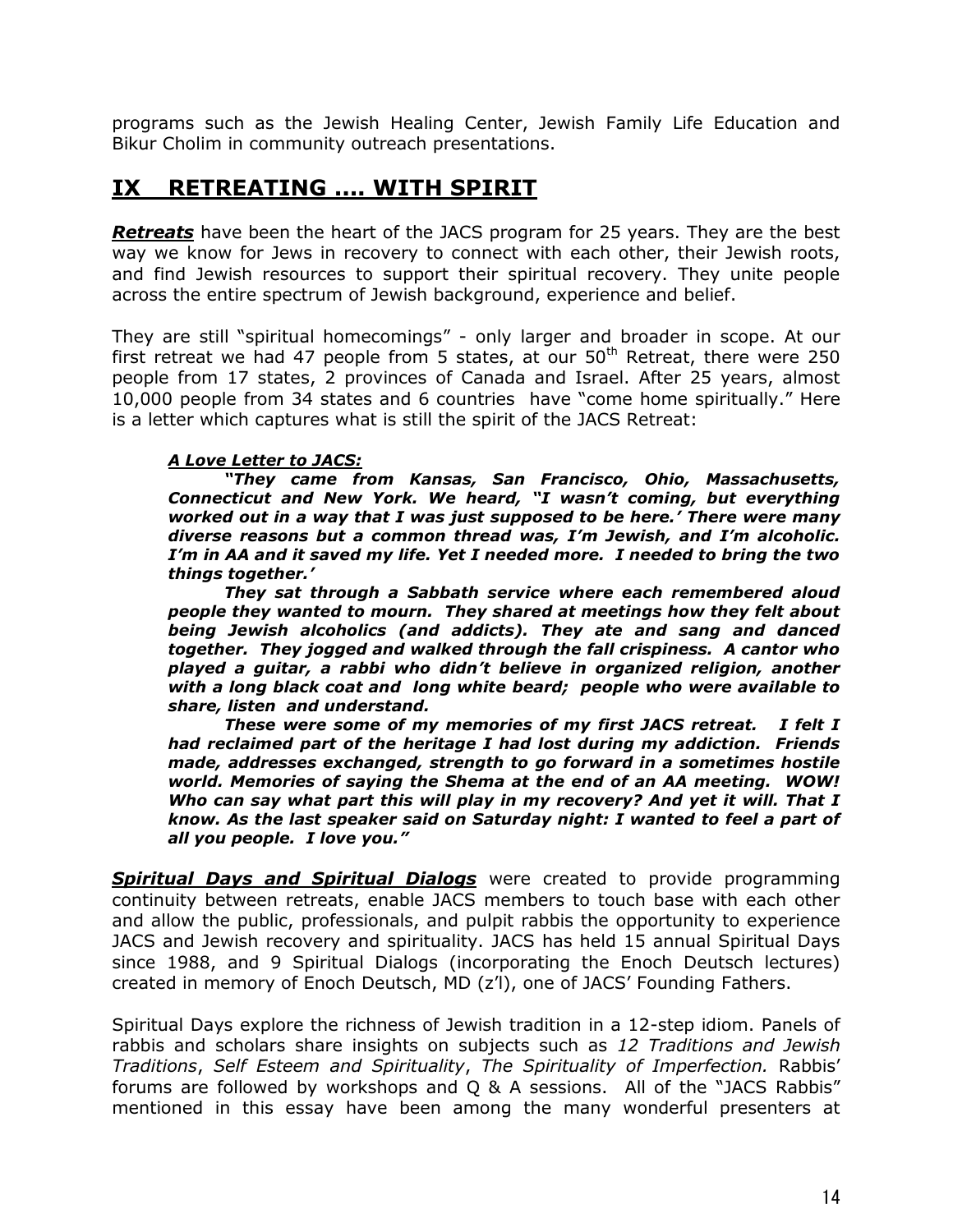Spiritual Days.

Spiritual Dialogues address themes in recovery and spirituality, as well as the history of addiction and the development of AA and 12 step program philosophy. Topics have included: *Civil Liberties and Ethics in Substance Abuse, Getting Chai: Life Without Chemicals, Jews in Recovery in AA* and *A Symposium On the Lord's Prayer*. Presenters have included: LeClair Bissell, MD(z'), Rabbi Abraham Twerski, MD, Dr. Ernest Kurtz, Rabbi Judea Miller (z'l), and Rabbi Irving Block (z'l). Recent programs have discussed *Living a Spiritual life, T'suvah, Addiction and Alcoholism Treatment in America* and *Moments with Bill W.* Presenters have been: Rabbi Harold Kushner, Rabbi Sheldon Zimmerman, Bill White and Bill McNiff. We estimate that over 2000 people have attended these programs since their inception.

# **X "STEPPING INTO JUDAISM"**

With its strong commitment to helping members advance their Jewish learning through the lens of the 12 steps, JACS has various kinds of educational experiences and learning programs. For almost 8 years JACS sponsored a bi-monthly *Havurah*, under the leadership of Rabbi David Steinman, to enable members to "to continue to study their Judaism and let their studies have an effect on their lives wherever it may take them." As part of their study of Jewish texts in relation to recovery philosophy, participants created a Jewish Spiritual Dictionary, which examined the Jewish meanings of words in the recovery vocabulary.

JACS has also offered *Study Groups and Learning Institutes* on Jewish spirituality, the 12 steps, and Jewish holiday observance including several courses on "Stepping into Judaism. In addition, JACS has presented *Special Events* such as Passover Seder Workshops, sober Seders; High Holiday, Chanukah, Sukkot, and Purim workshops and Women's Day programs. In addition, we also have sponsored a US Holocaust Museum visit, Jewish Museum tour, walking tour of the Lower East Side and even hosted a JACS "Comedy Club" evening.

In 1993, JACS also sponsored a remarkable *Mission to Israel* for 45 participants, accompanied by two "JACS Rabbis," Ilan Feldman of Atlanta and Motty Twerski, (then) of Denver, and two special friends of JACS, Dr. Ernest Kurtz and Michael Alexander. We toured Tel Aviv, Jerusalem, Haifa, Safed, and made trips to Masada, Yad Vashem and the Dead Sea. Our "recovery itinerary" included visits to a treatment facility in Beersheba, AA meetings, one of which was in a bomb shelter!, a recovery kibbutz, and hosting a meeting with JACS members who had made aliyah. Additionally, we met with a deputy of the Ministry of Health, and participated in a seminar on "Spirituality and Substance Abuse" at Hebrew University in Jerusalem with Dr. Ernie Kurtz (author of *Not God, A History of Alcoholics Anonymous*").

# **XI SPEAKING OUT; REACHING OUT**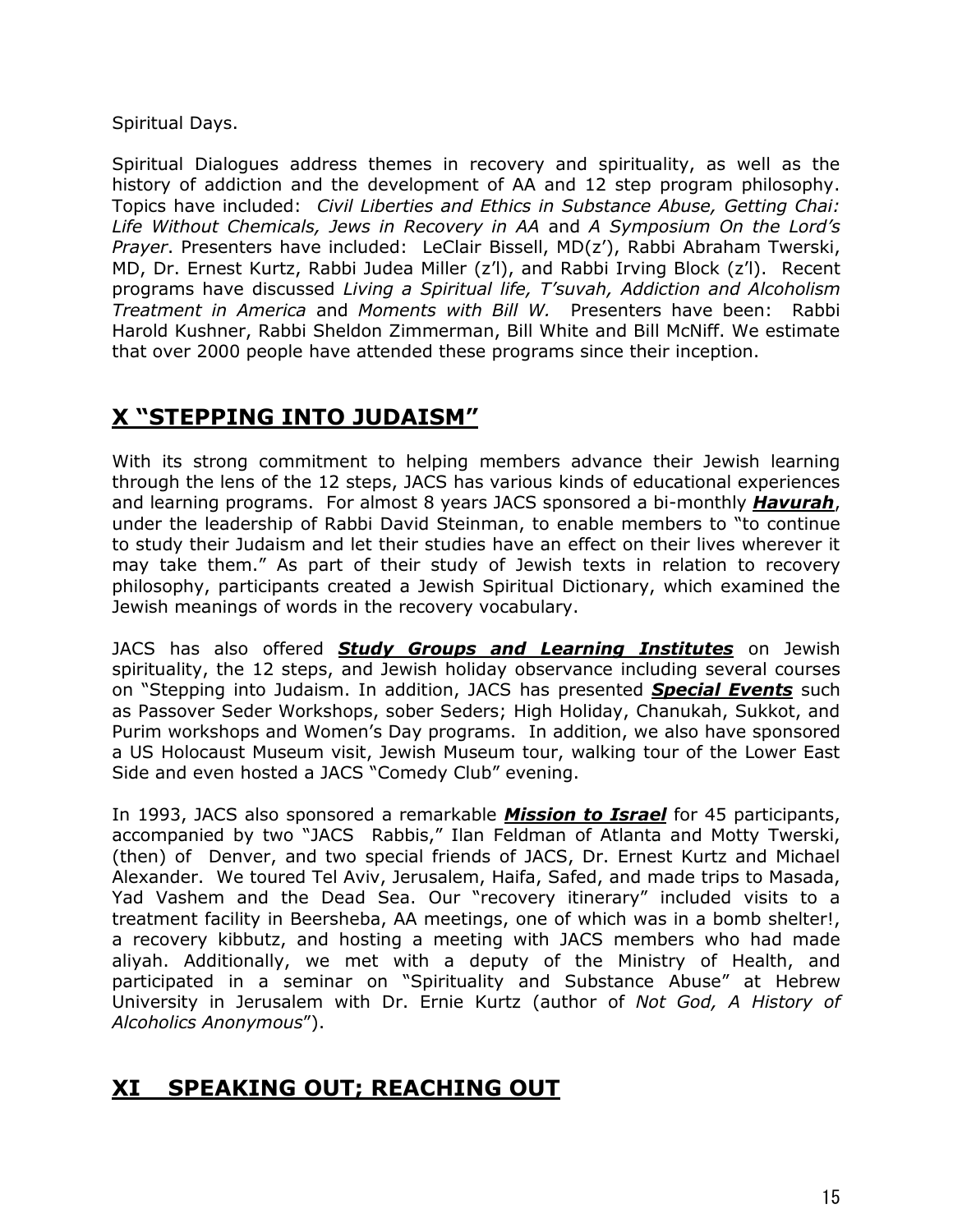The *JACS Speakers Bureau* was operational the day after the first JACS retreat. It has remained a cornerstone of the JACS mission with the highest level of commitment among volunteers. Currently, we average about 30-40 speaking engagements and presentations each year. We estimate that we have reached between 75,000-100,000 people in person since JACS began. We've also reached hundreds of thousands countless others through media articles and interviews

Today, as it was 25 years ago, JACS members can be counted on to go out into the community to carry the message – and share their stories of addiction, recovery, and spiritual healing. Community presentations - whether to synagogues, schools, community agencies or civic groups - always have a tremendous effect on the audience. They put a face to the disease and give people a true understanding of what addiction and recovery is all about. Often, audience members will "come out" to the JACS speaker, share their own stories and ask for help - for themselves or a family member. Inevitably, we will be asked back for follow up programs with the same result. Letters like this are typical:

*"...The three panelists, each told their incredible moving stories. It was certainly an emotion filled evening. Our sisterhood felt this an important program and thought if one person attending the meeting was helped it was definitely worthwhile. B told us that three members of the congregation approached her after the meeting for more information. In our opinion this made the evening a resounding success. The principal of (the) middle school approached us for more information on the program with the possibility of doing a seminar one day at the school. We now realize how important and necessary JACS is."*

*"...I want to thank you - JACS, and all the speakers for providing us with a most inspiring program. We have received nothing but positive feedback concerning the substance abuse seminar held at our center. For your information, we had just over 200 people attending the seminar. People were, of course, most impressed with the very personal and emotional stories relayed by the speakers. A number of people did show a definite interest in contacting the speakers personally, concerned about a particular problem of theirs or of a relative. Due to the interest sparked by the seminar, our center and the two high schools that attended are planning follow-up program in substance abuse."* 

JACS members are passionate about being available to speak to people reaching out for help for the first time, and those who are in crisis. Through our *Crisis Hot*  **Line** we have been able to provide immediate response to those who need assistance. JACS volunteers field approximately 2,500 telephone calls a year from addicts and family members and have answered well over 50,000 calls over the past 25 years.

As the only organization of its kind, JACS was quickly propelled into a national arena and, now, an international one as well. This *International Network of JACS Groups* brings together, informally at present, the various JACS groups under a wide umbrella. We recognized early on, the need to develop a "JACS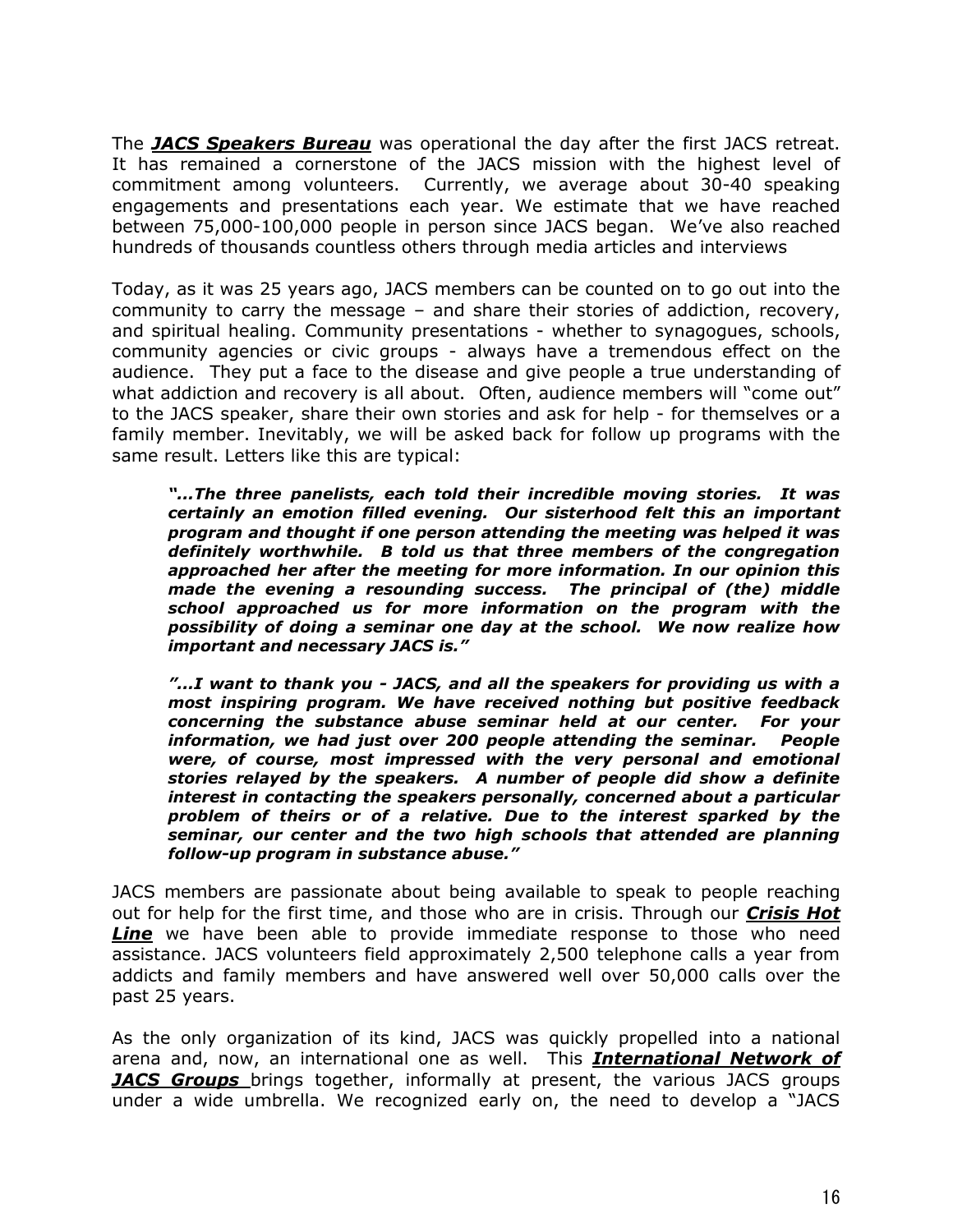template" -a model which could be used by others to build JACS groups in their own areas. The JACS retreats provide the core of that template and are the catalyst for development of many new groups as people want to take their JACS experience home and replicate it in their own communities. Over the past 25 years, 72 groups in 28 states, and 10 groups in 5 countries, have been established.

Currently, in 2004, there are approximately 32 active meeting groups in 20 states and 4 countries. Some "groups" are full fledged' organizations (with membership, staff, funding, community support); others are single meetings of Jews in recovery, still others are local "stringers' assisting individual people who need help. Several groups have speakers bureaus, others run their own Retreats and/or Spiritual Days, and about half have affiliations and linkages with Jewish communal agencies, such as Federations and Family and Children's Services. JACS assists these groups by providing technical assistance and mentoring, sharing proposals, and informational materials and developing starter kits to assist in new group formation.

# **XII INFORMING AND INSPIRING**

The *JACS Journal,* conceived and edited by Jeff Neipris, one of JACS' Executive Directors, was published from 1984-1992, The Journal was recognized as the first authoritative periodical to address concepts about the relation of Judaism to the 12 Steps and Spirituality. The Journal, (with a run of 2500 copies each issue) was distributed to a wide audience, including JACS members, professionals, clergy, community agencies and treatment facilities. It was also available by subscription and was purchased by many libraries across the country. 2500 copies of each issue were.

Of the Journal, Jeff Neipris has written:

"*The JACS Journal was intended to be the publication of and by the JACS membership... JACS members labored to bring together a representative and meaningful publication. A labor of love turned into not only a communal literary treasure but a historical saga of the Jewish recovery movement. The Journals have become widely used research tools and reference materials for any serious student of addiction in the Jewish community. Many of the earliest, definitive, articles on the subjects written by renowned experts, such as Rabbi Abraham Twerski, MD, have been published first in the JACS Journal."* 

Among the articles which appeared first in the *JACS JOURNAL* were Rabbi Carol Glass', *The 12 Steps and Jewish Tradition*, (published as *Addiction and Recovery Through Jewish Eyes),* Rabbi Susan Berman's *Judaism, Jewishness and Recovery (*published title*),* Rabbi Abe Twerski's *Spirituality, Prayer, The Twelve Steps and Judaism, and an excerpt from Rabbi Kerry Olitsky and Dr. Stuart Copans' about to be released book, Twelve Jewish Steps to Recovery: A Personal Guide to Turning from Alcoholism and Other Addictions.* Several stories, poems and prayers from the Journal were incorporated into the JACS women's book, *Jewish Sisters in Sobriety*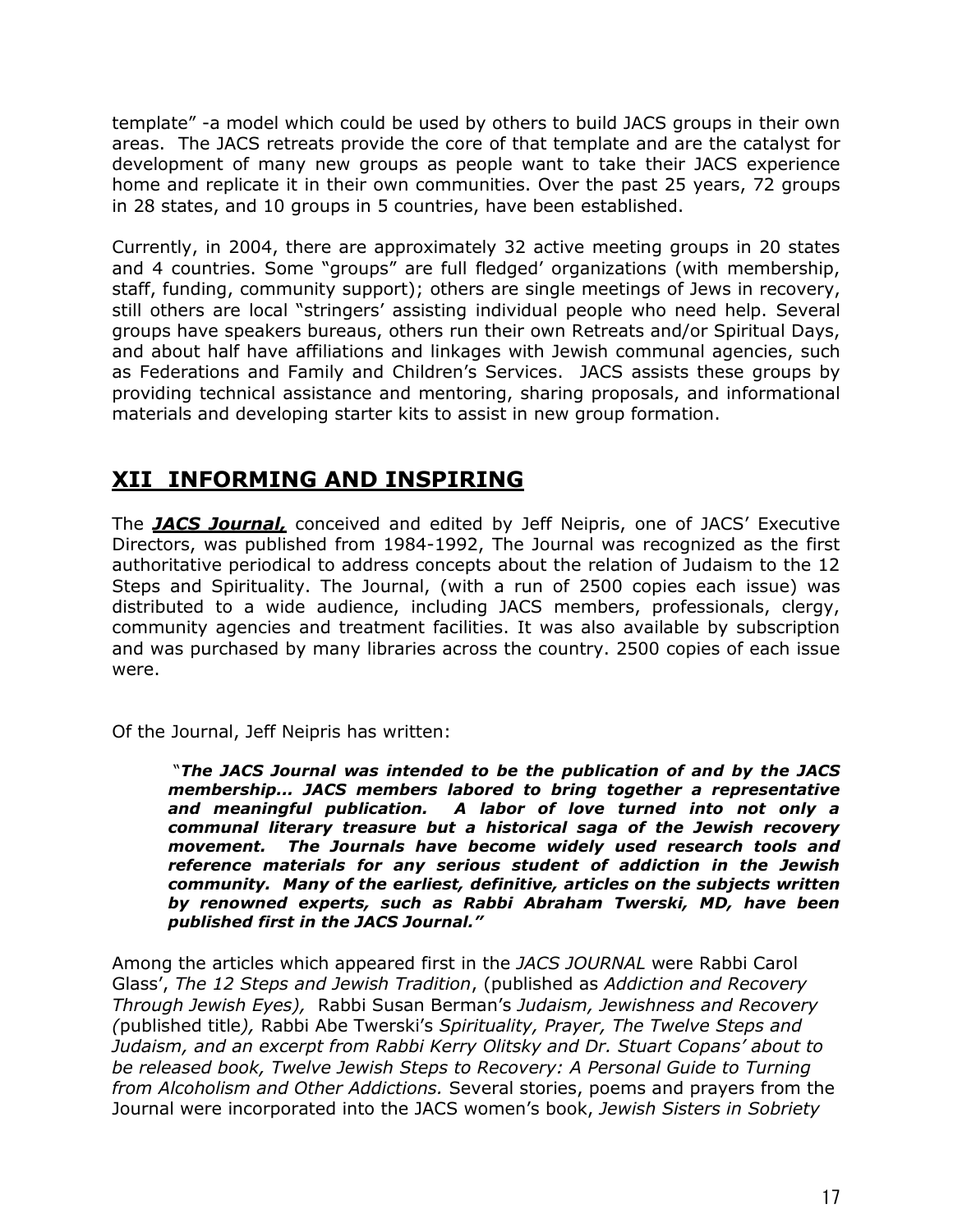*The JACS Newsletter* was created to be the primary news and information link to JACS members in 1992, filling the void when the JACS Journal ceased publication. The Newsletter was edited by Jay Sokolow, MD and published bi- monthly until 2002, when it appeared intermittently The Newsletter featured experiences about recovery and Judaism, articles on Jewish themes, news of JACS events and activities, a forum for opinions, and spiritual insights and commentary from rabbis. 3000 copies of each issue were distributed. The Newsletter is in the process of being restructured with the hope of facilitating a simultaneous web/print edition.

The *JACS Video* was produced in 1992, jointly by JACS volunteers and Bob Mack Productions through a grant from the Klingenstein Foundation. If it had a title, it might well have been the same as Rabbi Glass' article, *Addiction and Recovery through Jewish Eyes.* T he JACS VIDEO features stories of alcoholism, drug addiction, and co-dependency through the eyes of the JACS members who have lived it, and lived through it. The Video also has commentary by addiction treatment professionals on the nature of the disease and insights by rabbis on the relation of 12 step programs to Jewish Spirituality. The Video was developed in both a short and long format. A Hebrew version was prepared for the JACS Mission to Israel and a special edition was prepared for all Reform congregations. To date, more than 1200 copies of the JACS Video have been distributed/ purchased.

*jacsweb.org, the* JACS website - created, developed and managed by volunteers went on line in 1996 (this website is no longer in use). Under the leadership of Maxine Uttal, JACS Director, the website, which was a massive undertaking, has positioned JACS even more prominently as "the" source of information about Jews and addiction. It has changed not only the way we communicate, but dramatically increased the number and nature of those communications. The website is the  $1<sup>st</sup>$ link referenced on Jews and addiction on Google and the  $2<sup>nd</sup>$  highest on Google's Spirituality Groups list (of over 400 citations), and is listed on Best Sites (Religious/Spiritual) by the Encyclopedia Britannica. In 2000 we began to collect site use data which indicated that we get 35,000 "good hits" per year (about 100 "visits" per day – i.e. move around the site). Over four years of collecting data, we have thus averaged over 140,000 visits.

The website also provides important links to the all sectors of the recovery community – individuals, families, professionals, organizations and facilities. JACS provides links to 125 recovery and addiction medicine sites. Reciprocally, hundreds of recovery, addiction treatment and Jewish community sites link to us .For members, the website provides valuable information such as updates on JACS events, information for those wanting to start groups, as well as JACS recovery stories and articles by rabbis, social workers and addiction specialists. The website included an extensive Bibliography of almost 550 entries on topics such as Recovery, Women, Prayer, Meditation, Mysticism, Jewish Texts and Traditions. Over 40% of new inquiries from addicts, families and professionals come from the net. Our newest JACS group, in San Paolo, Brazil began as a result of an on-line inquiry.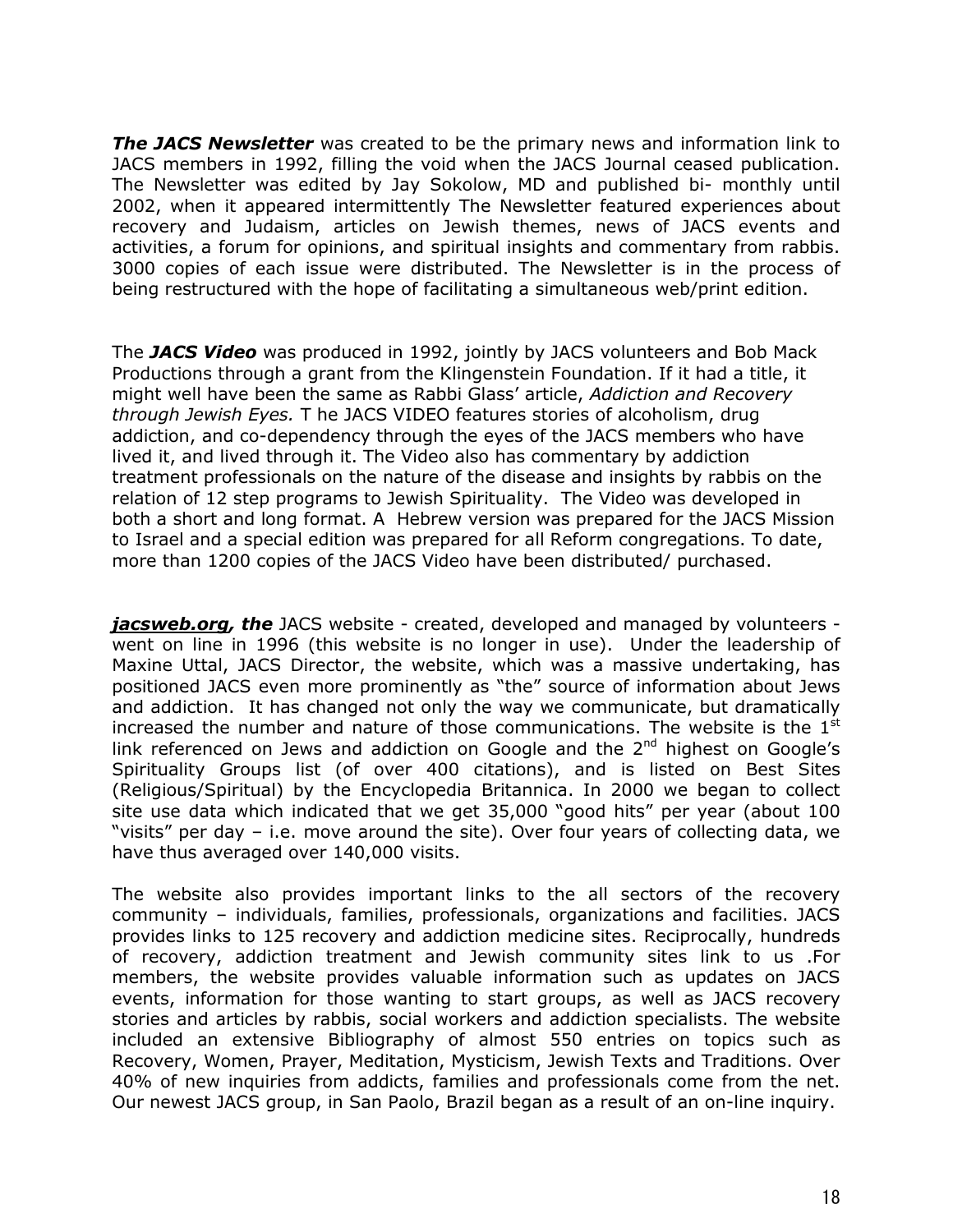JACS has a Data *Base* of over 5,500 names, with approximately 2800 members and 2700 community individuals and organizations, professional agencies, donors, and clergy. JACS "speaks" to its members, through its website and through community mailings of activities calendars and event invitations. JACS has a *Library Collection* of both print and video materials, including 250 hard copy published works on Addiction and Recovery, 12 steps, self help, and Jewish tradition. Our 65 volume Video/Audio library contains tapes and videos from Rabbis forums and speakers' presentations, Rabbinic sermons on addiction and 12 step discussions by rabbis and JACS Havurahs and study sessions.

The *JACS Discussion List* had approximately 125 regular members posting approximately 300 messages and letter exchanges a day at its peak. It remains a means of intimate, anonymous sharing and a lifeline for members outside the New York area, who are able to crystallize feelings, find help with particular problems and build bonds with others in recovery.

## **XIII RESEARCH....and PUBLICATION**

Since its founding, JACS has been respected as the single, most significant source of reliable information about addiction and recovery in the Jewish community. We have produced a wealth of materials for use by the public and professionals; been featured in countless newspaper, magazines and journal articles; and served as an important resource for researchers, writers and rabbis.

Scientific and scholarly literature has tended to study issues such as genetic and protective factors as to why Jews "avoid' alcohol problems and/or have low incidence rates. Even Jewish social service literature, trying to bring awareness to the problem, is peppered with statements such as "nobody knows exact statistics" nor "whether or not the problem is growing is unclear."

Prominent data bases such as The National Center on Alcohol and Drug Information, which has 25 affinity group listings, has none for Jews. Of 60,000 reference works on the Rutgers Center on Alcohol Studies website, only 42 citations are on Jews and alcohol/drugs - with over a third related to JACS and the UJA/Federation books. Today, as much as 25 years ago we actively encourage the development of Jewish spiritual literature, the coincidence of AA and the 12 Steps, Jewish tools in recovery.

#### *The JACS Study I*

JACS has played a key role in facilitating and promoting scholarly, social science research on addiction in the Jewish community. We have helped researchers "*ask the right questions and look in the right places.*" In the more than 20 years since Dr. Sheila Blume, with co-researcher Dee Dropkin, published a groundbreaking and influential study of Jewish addicts there have been no significant studies which have looked at addiction among Jews, from "the inside out."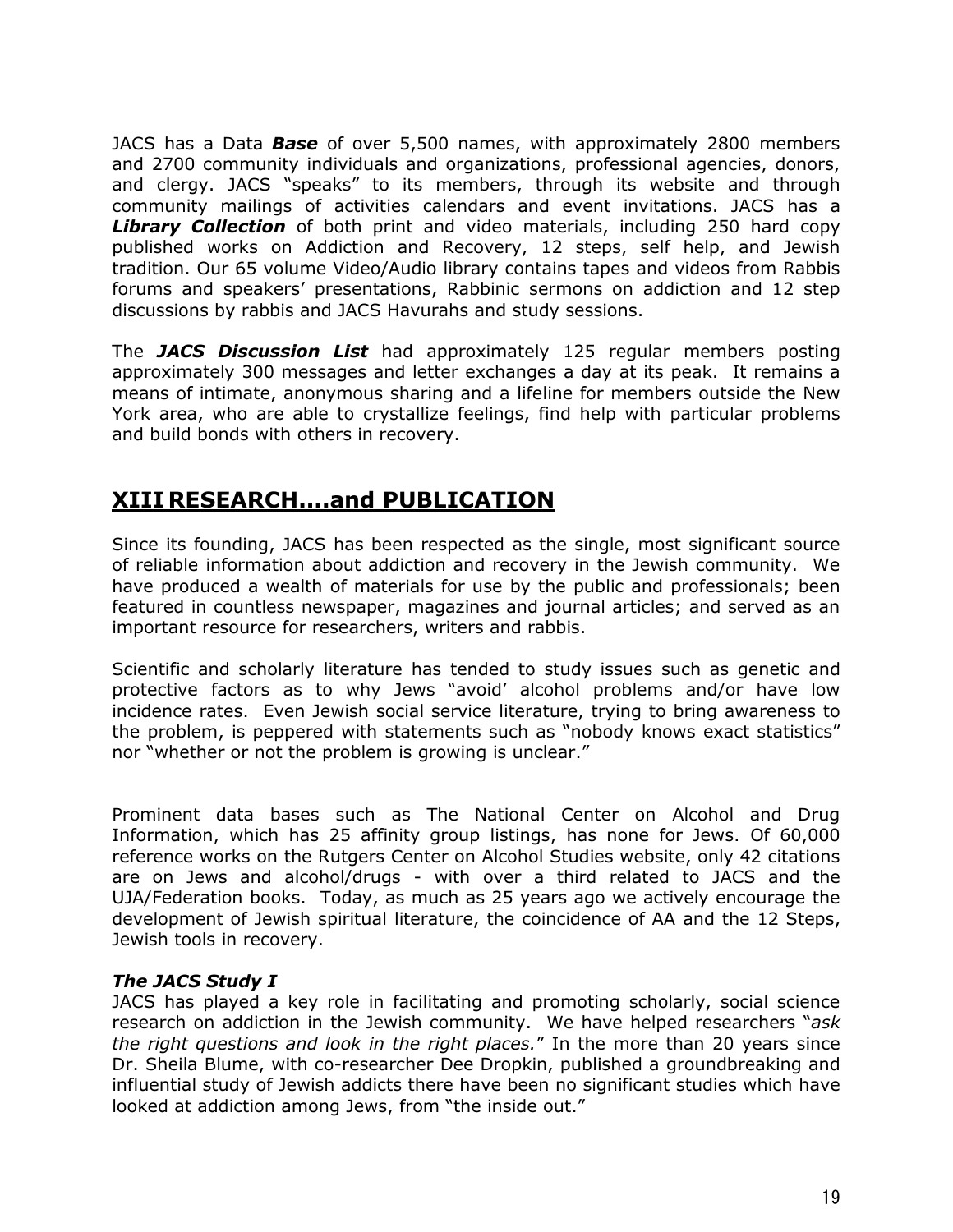So, In 1998, JACS decided to undertake its own research to develop accurate information about the nature of addiction in the Jewish community, and, to add to the knowledge base. We put together a JACS member, Susan Lind Vex, a pianist *and* social scientist, with Dr. Sheila Blume, to undertake a survey of 3,000 persons in our data base. The project, called the *JACS Study I* was one of the most comprehensive studies of its kind on a homogenous addicted population.

The study identified the characteristics of chemically dependent Jews and their families and looked at variables such as: education and income levels, gender and religious affiliation. It also considered those results in light of comparable studies, including those by AA and Dr. Blume's earlier research to examine male/female ratios, incidence of dual addiction, dual diagnosis and familial history among addicted Jews. Among the findings: an almost identical number of males and females with a primary addiction to alcohol; no significant differences between rates of recovery among denominational subgroups; alienation from Judaism was not the cause of the alcoholism or drug dependence.

The study was published in the Journal of the American Society of Addiction Medicine in November, 2001 and has been well received. Ms. Vex and Dr. Blume were invited to present their findings at the annual meeting of the American Psychiatric Association in Chicago in 2001. JACS hopes to have the opportunity to do follow up research on some of the subgroups identified in the study such as Jewish women, Children of Holocaust survivors, and individuals with dual diagnosis.

The *Jewish Women in Recovery Book*, (published as *JEWISH SISTERS IN*  **SOBRIETY)** was another way for JACS to share with the public at large and our own communities the harsh realities of addiction among Jewish women and the role of the 12 steps in their lives and recovery. "The Women's Book", was conceptualized as a "mini Big Book" for women, to highlight the experiences of chemical dependent Jewish women and their families.

The book presents two dozen first person stories by JACS women sharing about addiction and recovery, the family disease, Jewish spirituality, invisibility, isolation and shame. It also features poems and prayers, a program glossary, bibliography and list of recovery resources. The book project was initiated by Boni Sussman, former JACS Director, and facilitated through a grant from the Jewish Women's Foundation of NY. The Editorial Committee composed of JACS women, handled all aspects of the book's development – from initially reviewing story submissions all the way through creating the final prototype manuscript.

"*Rabbis Write"* is the term that JACS uses to describe the Jewish recovery literature created leading rabbis, educators, addiction and social service professionals, whom we have encourage and inspired. They are significant pieces of scholarship and are regarded as the definitive examination of aspects of Jewish recovery in a 12 step idiom.

The most prolific of these, has been the extraordinary body of work written by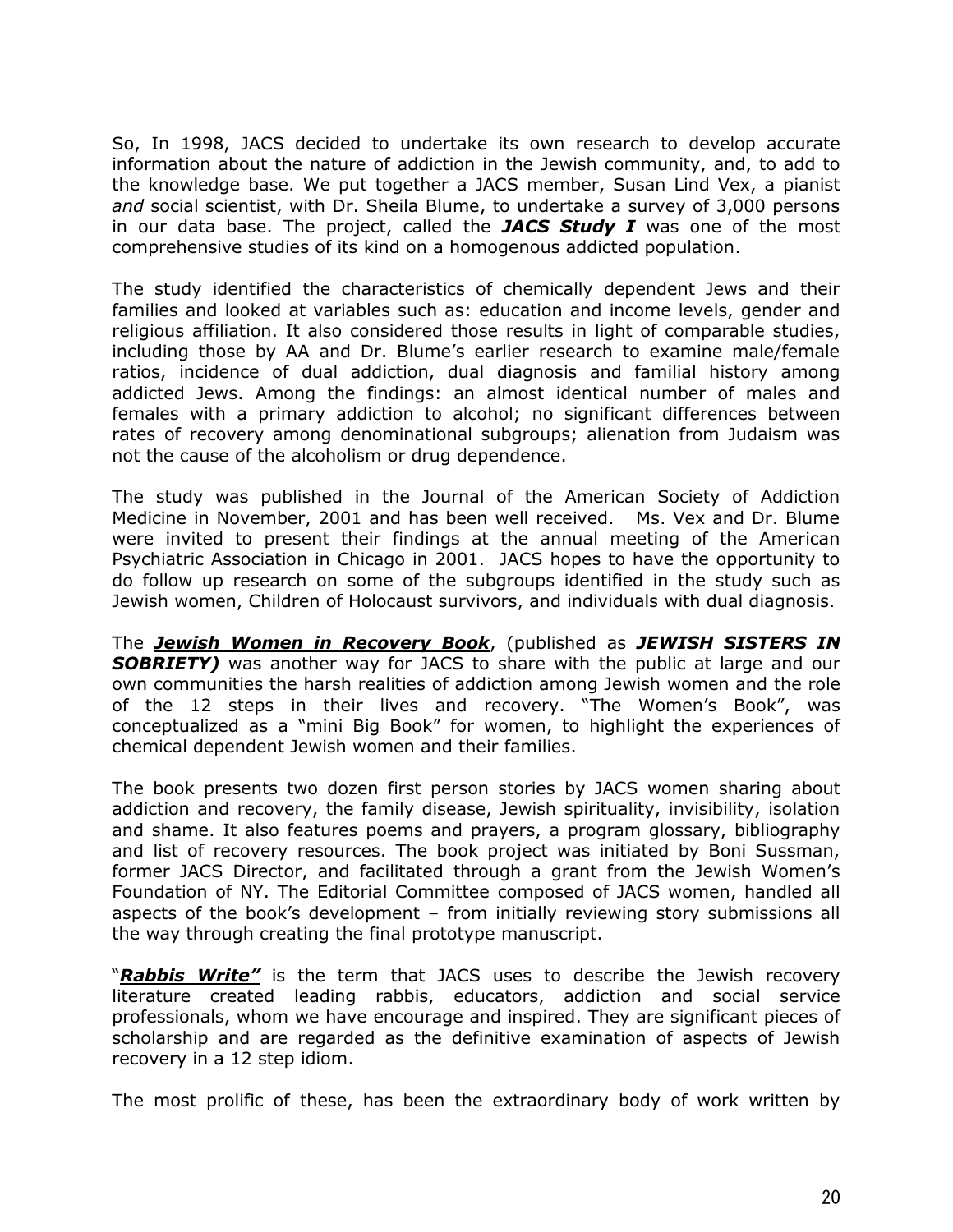Rabbi Abe Twerski. His books on recovery issues, self-esteem, daily guides for living reach well beyond the 12 step community. Some of the most seminal works, among them, "Judaism and the 12 Steps" resulted directly from concerns and questions raised by JACS members at JACS Retreats. Book excerpts, articles and commentaries are posted in the JACS website and appear in JACS publications and informational materials.

Examples of other significant JACS related and inspired books, articles and studies include: *From Bondage to Freedom: The Passover Haggadah* by Rabbi Hirsch Chinn, Rabbi Benzion Twerski and Rabbi Abe Twerski; Rabbi Kerry Olitsky's 12 Step Recovery series, starting with *Twelve Jewish Steps to Recovery* (for which JACS wrote the Afterward); *The Spirituality of Imperfection* by Dr Ernest Kurtz; And *Therefore Choose Life* in the United Synagogue Review; and JACS' own *JACS I Study*.

# **XIV AS ONLY JACS CAN: THE JACS LEGACY**

JACS, in the person of David Buchholz, was twice nominated and twice a finalist in 2001 and 2002 for the prestigious Robert Wood Johnson Innovators in Substance Abuse Awards. The awards highlight the achievements of individuals who have brought creativity and leadership to the field of substance above, in areas such as creating awareness, influencing policy, building constituencies and developing innovative strategies. The laborious nominating process allowed us to examine what JACS is and what it does from a new perspective and gain remarkable insight into its unique niche. Through detailed narrative and outcome based grid analysis, we enumerated JACS' achievements qualitatively and quantitatively.

We recognized that JACS gives the broadest possible definition possible to the concept of mutual aid and incorporates several social service/community models into one. We are self help and as we help ourselves, we help the community. In turn, by helping the community, we help ourselves. The same people who deliver services to members are members who in turn receive services. We provide leadership to our volunteers and in turn, our volunteers provide the leadership of the organization. In short, there is no organization quite like JACS, and JACS is like no other organization we know.

Since its inception, the expectations and demands on JACS have been enormous, and far exceeded what could reasonably be expected from an organization of our size and nature. But the commitment to service we learned in our 12 step programs, and our dedication to the Jewish ideal that "he who saves a single soul it is as if he has saved the world," has continued to drive us forward and to persevere. We have been fortunate to have enjoyed - and counted on - the support of so many over the past 25 years - our supporting agencies, funders and contributors; addiction professionals, clergy, and advisory councils, and our hard working, sometimes overlooked staff. They have all helped to steer JACS in the right direction. The members of JACS, and its leadership, have been its heart - the engine that pushes JACS along, sometimes at full throttle, sometimes chugging